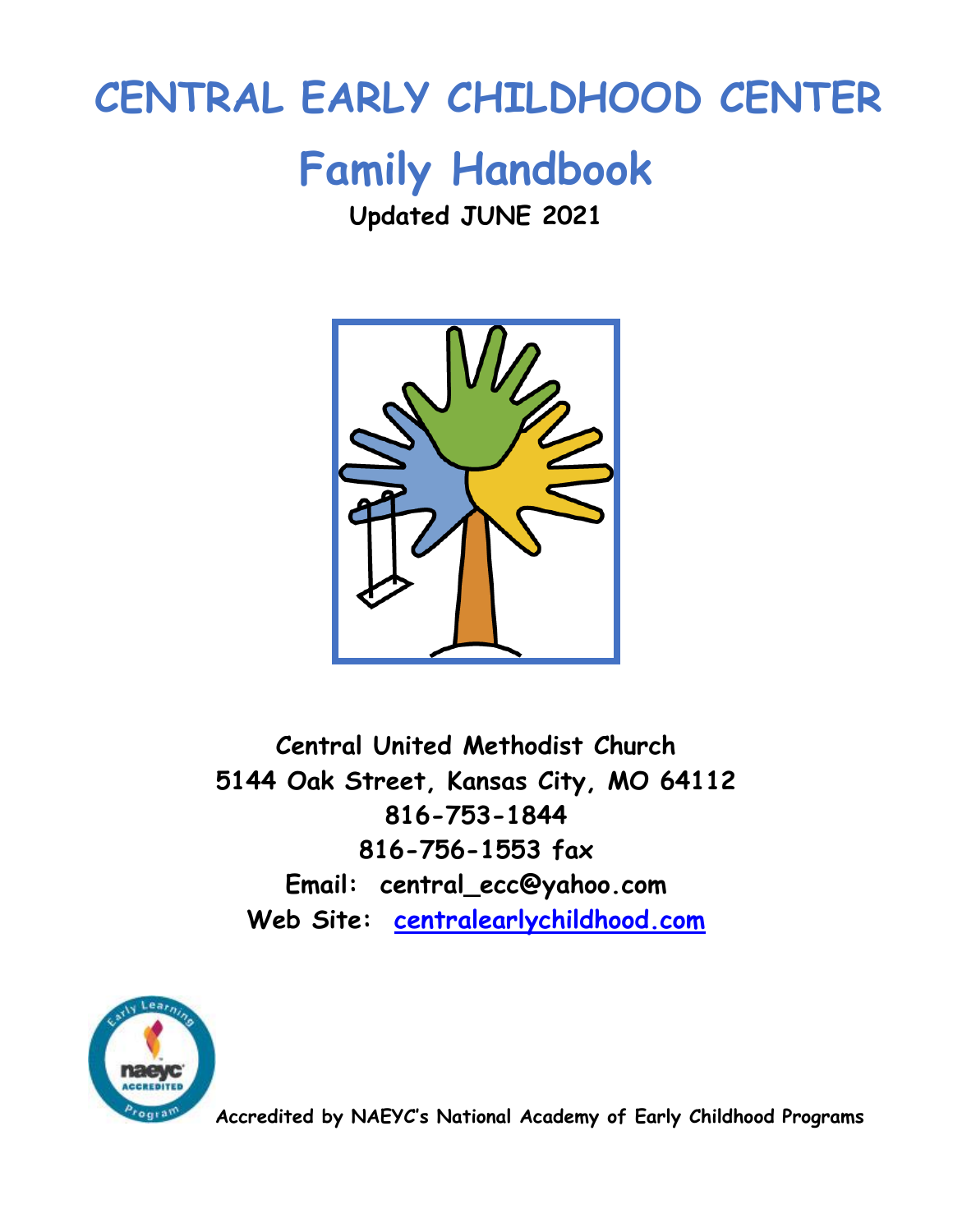# **EARLY CHILDHOOD CENTER DIRECTORS**

Donna Brown, Executive Director Trina Taft, Assistant Director

# **CECC Teaching & Support STAFF**

We strive to hire and retain the most educated and experienced teachers possible. The teachers at Central Early Childhood Center must provide clear background screenings under the United Methodist Church Safe Sanctuaries Policy. Through the Missouri Department of Health and Senior Services each teacher undergoes a Missouri criminal history check and a child abuse and neglect screening. Our teachers also must provide a pre-employment health release which includes a current tb screening. All teachers earn an annual minimum of 12 clock hours of training. All teachers participate in First Aid and CPR training.

# **SENIOR PASTOR**

Rev. Dr. Sally Haynes since July 2019

*Central website: www.connectatcentral.com*

To contact us by phone: 816-753-1844

# Director – ext. 261

Assistant Director – ext. 262

Classroom extensions are the same as room numbers.





Nonsmoking campus. No weapons allowed.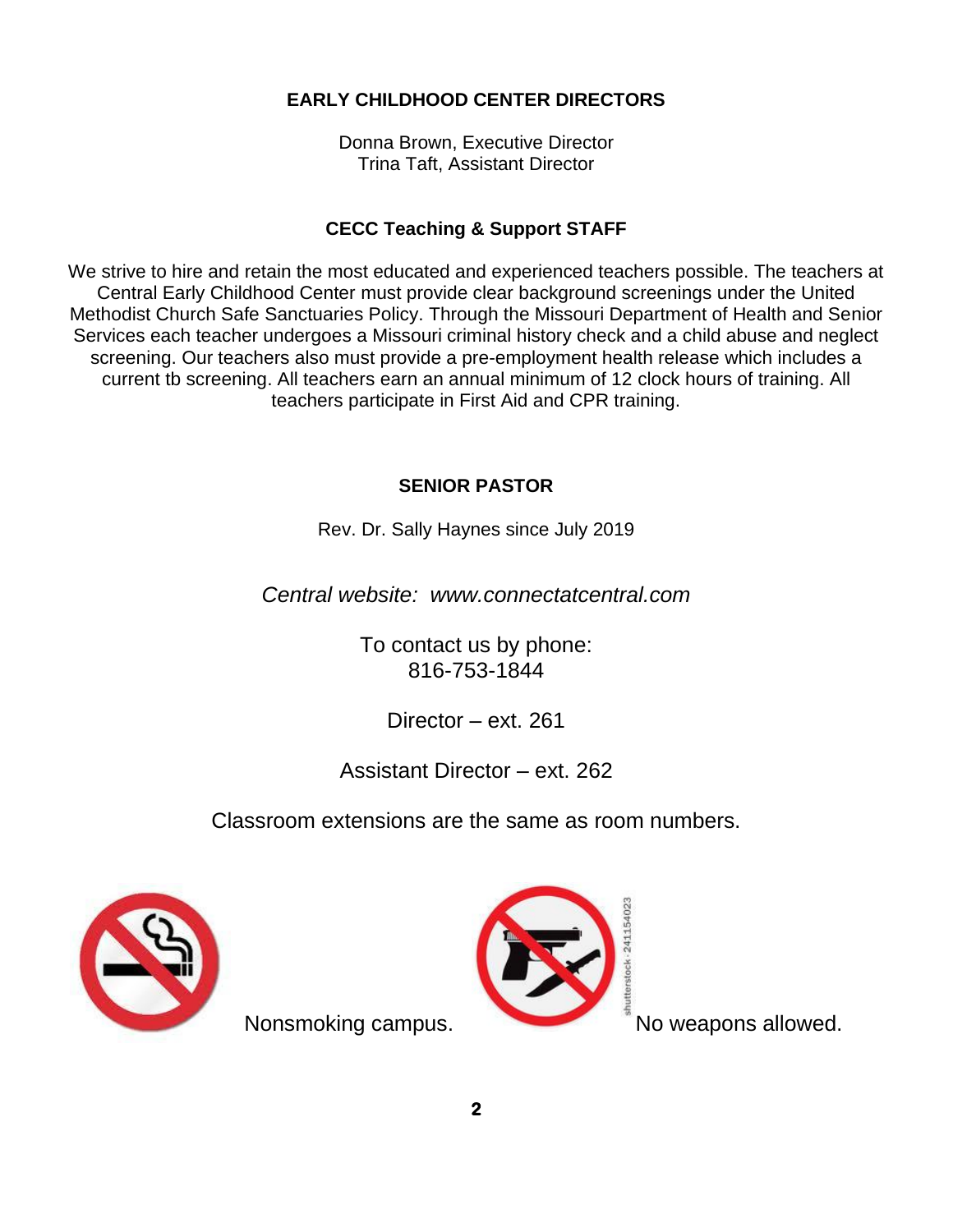# DIDYOU KNOV

- That your teachers want to know what is happening at home. Major life changes, visitors, special events, accidents or new boo-boos, anything that will affect your child.
- That your teacher and the program will share program and classroom happenings through newsletters, emails, bulletin boards, and other signage.
- That this handbook can tell you about our mission and philosophy; rules and expectations; and procedures for drop-off and pick-up.
- Teachers use the information they receive about your child and family (on daily sheets, intake sheets, and daily conversation) to help your child grow and learn.
- That if you speak a language other than English at home that your teacher will want to discuss this with you.
- That you are always invited to participate in special classroom activities and events.
- We want you to feel comfortable letting your teacher know how you feel about your child's experience. Your teacher will want to work with you to find solutions to any problems.
- That you will have two formal opportunities (Parent/Teacher Conferences) to discuss with your teacher your child's progress and how it is measured. And that you will also receive written reports about their progress.
- Personal information about your child is kept confidential and is locked in classrooms or the CECC office.
- Our program, Central Church, and others will plan and host opportunities throughout the year for you to get to know other families. The first one is Orientation! It is up to each family as to how actively they participate.
- Our program will provide information about events in the community throughout the year through email and other postings in the center.
- Our teachers or directors can help you find resources that will help your child and family. Please ask!
- Preschool classrooms will provide information to outgoing students to help make a smooth transition to Kindergarten.
- Our program supports breastfeeding by; providing comfortable space for mothers to nurse, storing milk, and training staff on proper handling.
- Infant teachers will work with families to meet children's nutritional needs and will document daily consumption.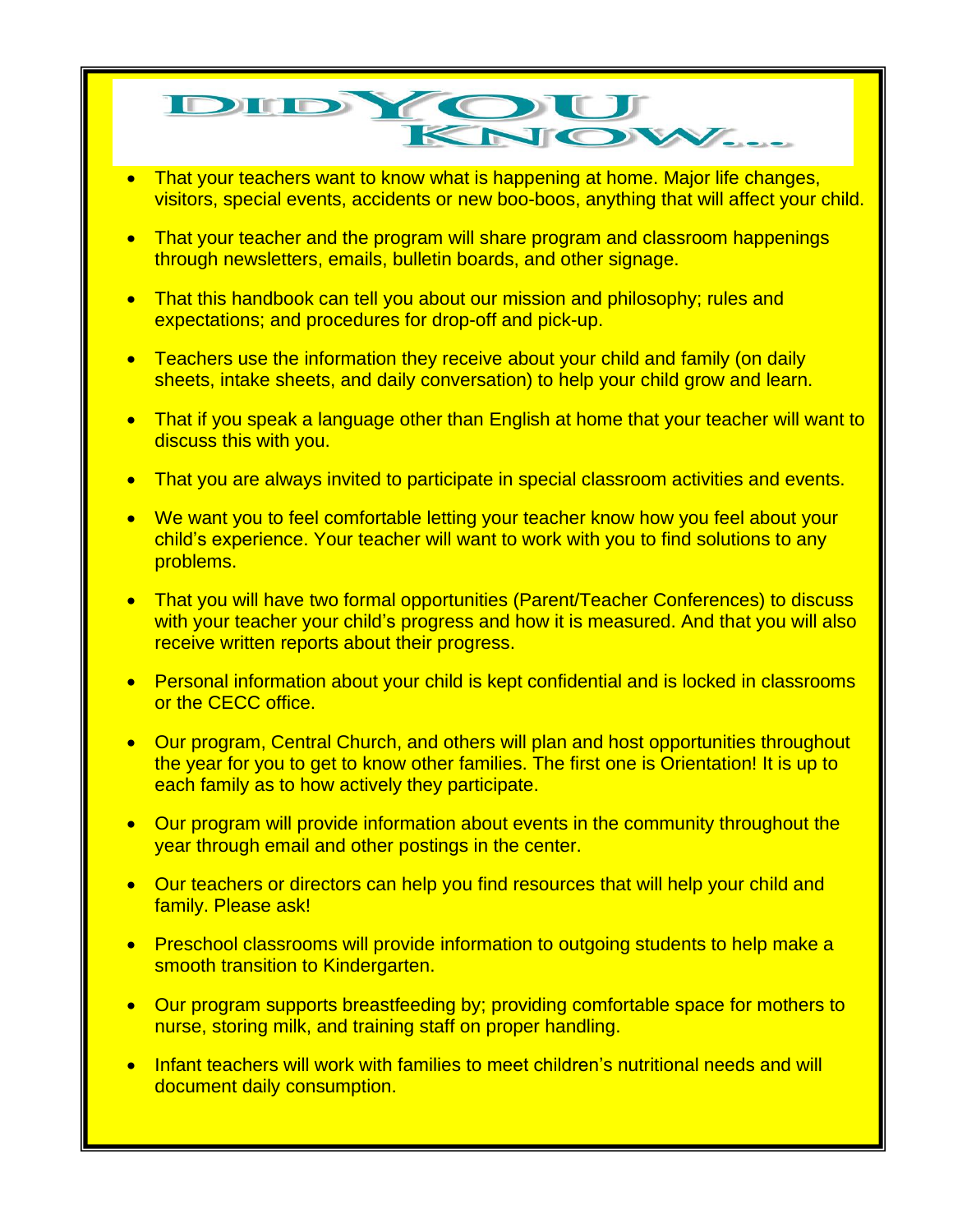

Central Early Childhood Center (CECC) Directors and Teachers would like to welcome your family. We are looking forward to an exciting and rewarding time together as we design an experience for your individual child's needs and rate of development. We wish this to be the beginning of a life-long love of learning for your child.

We encourage family participation in classroom activities and for special events throughout the year. Our goal is to serve the whole child as a part of

the family, the extended community and as a Child of God. Parenting information will be provided through newsletters, emails and other forms of daily communication. You are encouraged to speak with directors and teachers about your concerns or questions at any time.

This handbook is designed to provide the family with information on program policies and procedures that remain constant. Please see the directors for questions regarding current fees, calendars, and other information. New, updated, urgent information is highlighted in yellow.

#### **MISSION STATEMENT**

We at CECC believe that it is our role, in partnership with the family, to value and develop each individual child, socially, emotionally, physically, cognitively, culturally, and spiritually. In our warm and loving atmosphere, children feel secure and are empowered to accomplish new skills; actively participate in their educational experience; and build a foundation to be lifelong learners.

# **VISION STATEMENT**

CECC educates, stimulates, and nurtures *creative hands* and *creative minds* in the children and adults who actively learn, play, grow and work together.

# **CENTRAL UMC STATEMENT OF PURPOSE**



Central United Methodist Church of Kansas City, Missouri, strives to take seriously the United Methodist imperative of "Open Hearts, Open Minds, Open Doors" and see it as a call to action. We choose to practice what John Wesley called "social holiness" and put our faith and love into action by inviting others into our midst to know and be affirmed in the renewing power of Jesus as His Holy Spirit dwells within us and moves among us. Whether you are gay, lesbian, bisexual, cisgender, transgender, queer, inquiring, or an ally; whatever your age, race, national origin, physical or

mental ability, living situation, or economic condition; you are welcome and needed here. We fully recognize that everyone and everything God has created is of sacred worth, and we reject any actions or words—whether spoken, written or implied—that seek to diminish that worth in anyone or exclude them in any way from receiving or providing ministry here. This faith community is a safe space where we all can connect in God's grace, share our deepest pains, express our boldest hopes and live out our faith in ways that create real and lasting change in us and in the world around us.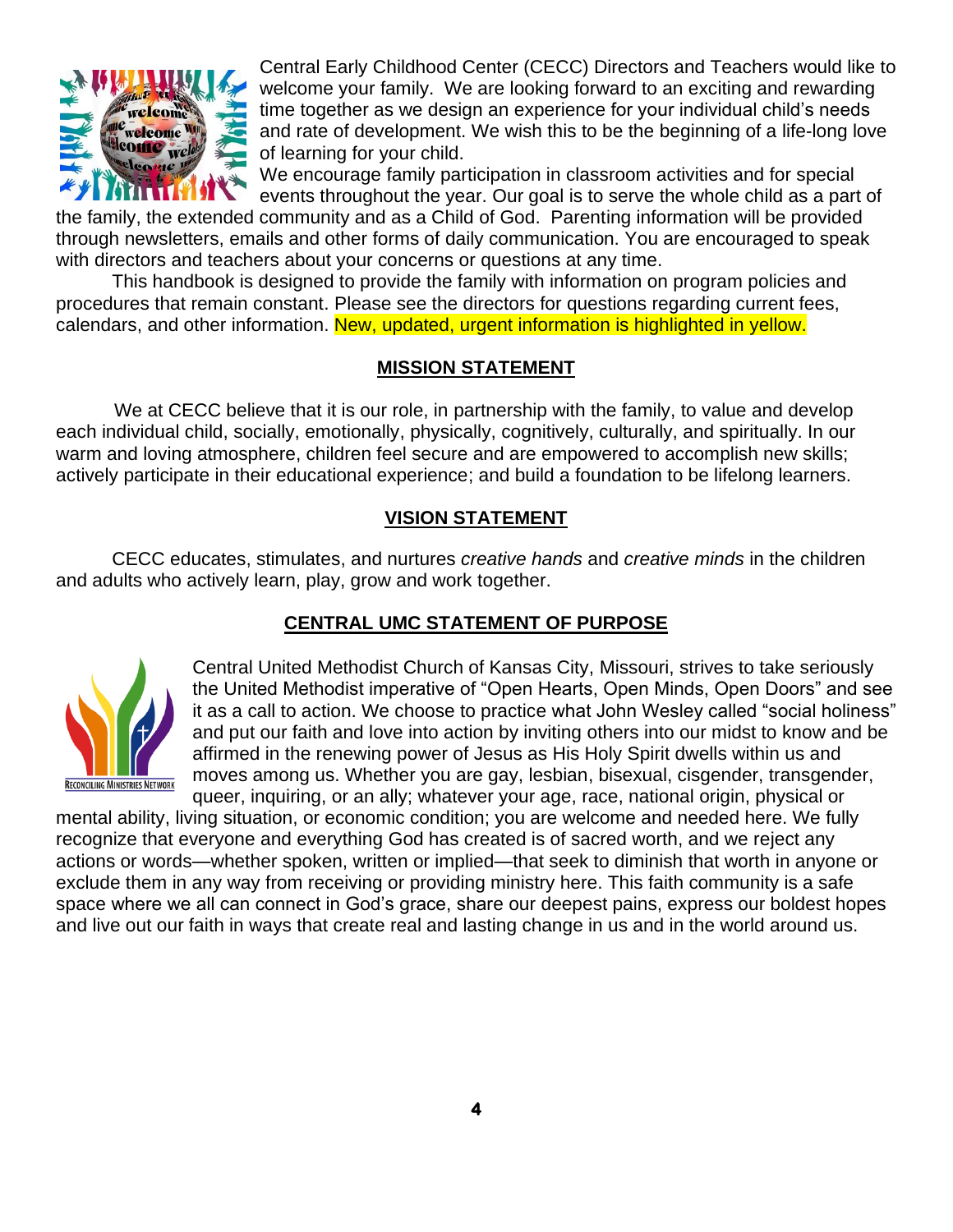# **CENTRAL EARLY CHILDHOOD CENTER ORGANIZATION**



Originally established in the early 1970's, Central Early Childhood Center (CECC) is a community outreach ministry of Central United Methodist Church. We are non-profit, non-sectarian and believes in the worth of every individual and does not discriminate on the basis of race, color, gender, sexual orientation, national or ethnic origin. The enrollment of a child with developmental or cognitive challenges are considered on an individual basis based on the needs of that student and our ability to meet those needs. The directors are responsible to the Senior Pastor and the Child and Family Advisory Board. We offer both fulltime and part-time scheduled early childhood experiences for infants, toddlers and preschool age children. We thank Central United Methodist Church for their continued support.

# **CHILD AND FAMILY ADVISORY BOARD**

The Child and Family Advisory Board (CFAB) is comprised of volunteers including: Central Church members, Central Pastor, Central Children and Families Director or Coordinator, CECC Directors, CECC teachers, CECC parents and community members. **Statement of Purpose-** The Child and Family Advisory Board is the support and governing body for the Central Early Childhood Center (CECC), and other faith formation ministry functions of Central United Methodist Church, 5144 Oak St., Kansas City, Missouri. **Objective-**The Central Child and Family Advisory Board establishes policies and makes decisions in accordance with program and church goals. The board typically meets 5 -6 times per year. Meetings are open to the public unless otherwise posted. (paraphrased from CFAB bylaws)

# **ACCREDITATION**

Central Early Childhood Center became fully accredited through the National Association for the Education of Young Children in June of 2003 and re-accredited in June 2008, and then renewed again in Springs 2013 and 2018 and will run through June 2023. The accreditation system is designed to meet two major goals: 1) To help CECC personnel become involved in a process that will facilitate real and lasting improvements in the quality of our program serving young children, and 2) to



evaluate the quality of our program by the criteria for high quality programs. Criteria for NAEYC accreditation are in the following areas: teacher/child interactions, curriculum, physical environment, health & safety, teacher qualifications, community and family relations, assessment of child progress and leadership and management.

# **PHILOSOPHY AND CURRICULUM**



"The Creative Curriculum for Infants, Toddlers and Early Childhood" provides the framework for what actually happens in the classroom when children interact with materials, peers and adults. The primary goal is to help young children feel secure, use their environment productively and see themselves as capable learners. The teacher's role is to modify the room to best fit the children's different developmental needs, to plan and facilitate interesting developmentally appropriate activities for each child and to

support the children as they learn and grow.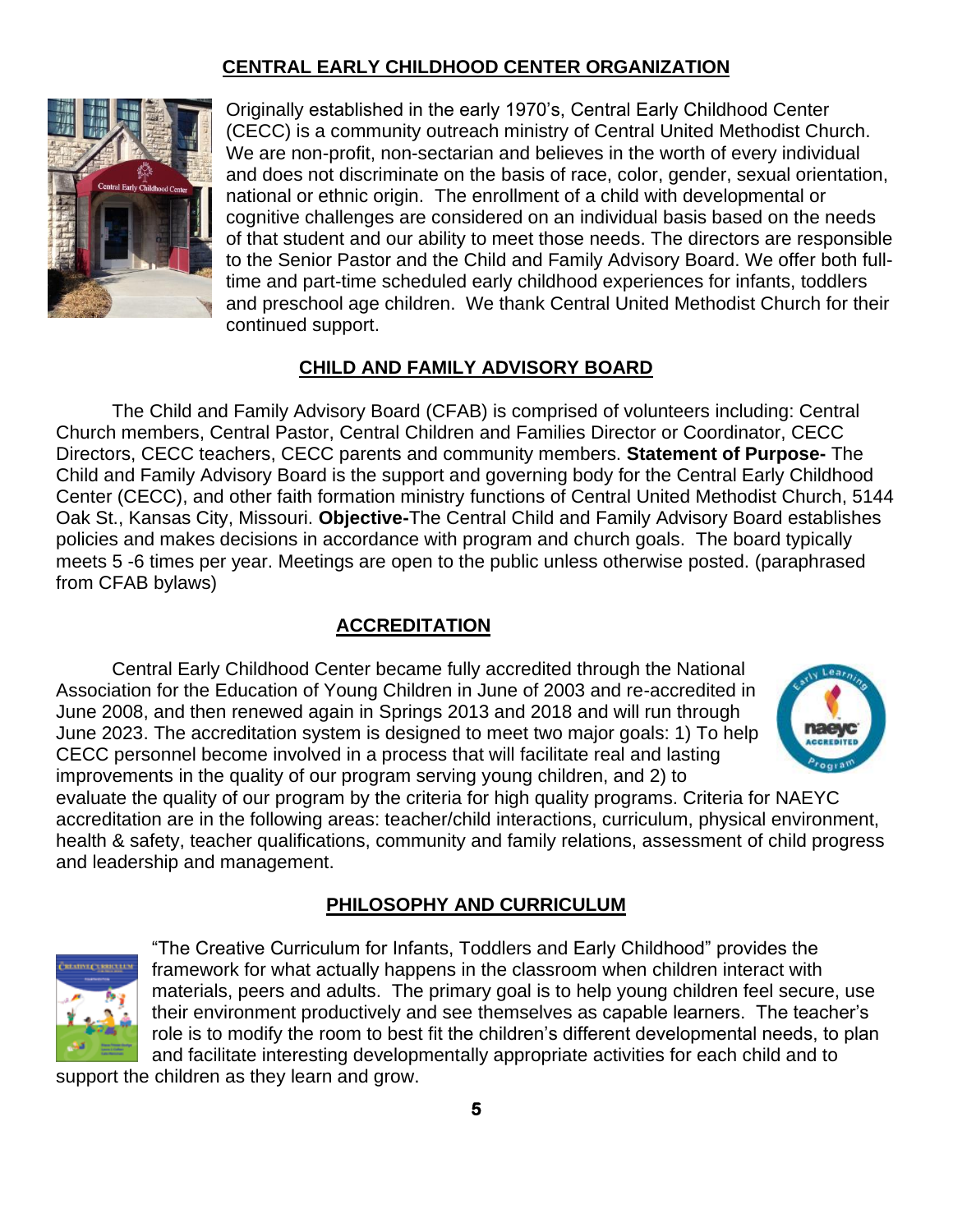The curriculum is rooted in sound educational philosophy and theory as well as practice. It builds on Erik Erikson's stages of socio-emotional development, Jean Piaget's theories of how children think and learn, on principles of physical development and an appreciation of cultural influences.

During the early childhood years, children move through three of the eight stages of socio-emotional growth described by Erik Erikson. They learn to trust others outside their families; to gain independence and self-control; and to take initiative and assert themselves in socially acceptable ways. Teachers will work to create an environment that fosters positive responses to these three stages.



Piaget believed that all children learn through active exploration of their environment, beginning in infancy. As they grow, the teacher's role is to create an environment that invites children to observe, to be active, to make choices, and to explore and experiment. Understanding of the child's literal and concrete thinking, how language develops, how children learn to classify, how they develop physically and how they develop abstract thinking skills are all tasks for the early childhood teacher to master.

Finally, parents and families are central to the successful implementation of this program. In "The Creative Curriculum", supporting children's learning is viewed as a joint effort between parents and teachers, characterized by mutual respect and trust. Because culture is an integral part of children's and family's lives, it should be an integral part of the curriculum as well. The child's culture is defined as the set of beliefs, attitudes, assumptions, rules for behavior and expectations about people and events that influence how we interpret experiences and relate to others.

Family participation is encouraged in daily or special activities as well as in taking an active role on our Child and Family Advisory Board, planning holiday parties, helping on periodic field trips, bringing class snacks, donating supplies, helping in the classroom, helping with or coordinating fundraising events, or sharing a special skill or talent inside or outside the classroom.

Each day is spent in choice activities in the classroom centers, outside time (weather permitting,) and small and large group times. Ideas for activities and explorations are generated by the children, teachers and general curriculum. Children are free to explore as they learn to plan, follow through, and take responsibility for their actions. Teachers interact frequently with children and are responsive to their needs, as they challenge them to become more independent and move to the next phase of development. Social skill development and individual attention for each student are central to our philosophy. And fun is always an important component in every day!

#### **CHILD ASSESSMENT**

Teachers will learn about their students before attendance begins through orientations, informal meetings, and/or studying intake forms completed by the parent at enrollment (Individual Experience form, and Family Heritage and Preference form). We currently use Desired Results Developmental Profile (DRDP) as our assessment tool. Early in the school year teachers observe children to complete baseline information in the child's Individual Profile (Developmental Continuum). Lesson plans are created based on group and individual child's needs and interests. The core hour teachers officially assess children three-four times per year. We use authentic assessment methods like observation and anecdotal records during the regular course of the day for individual children. Throughout the year teachers observe children during naturally occurring experiences and document meaningful moments. Information from anecdotal notes is interpreted and the child profile is completed. The profile is essentially a checklist based on goals and the steps taken toward reaching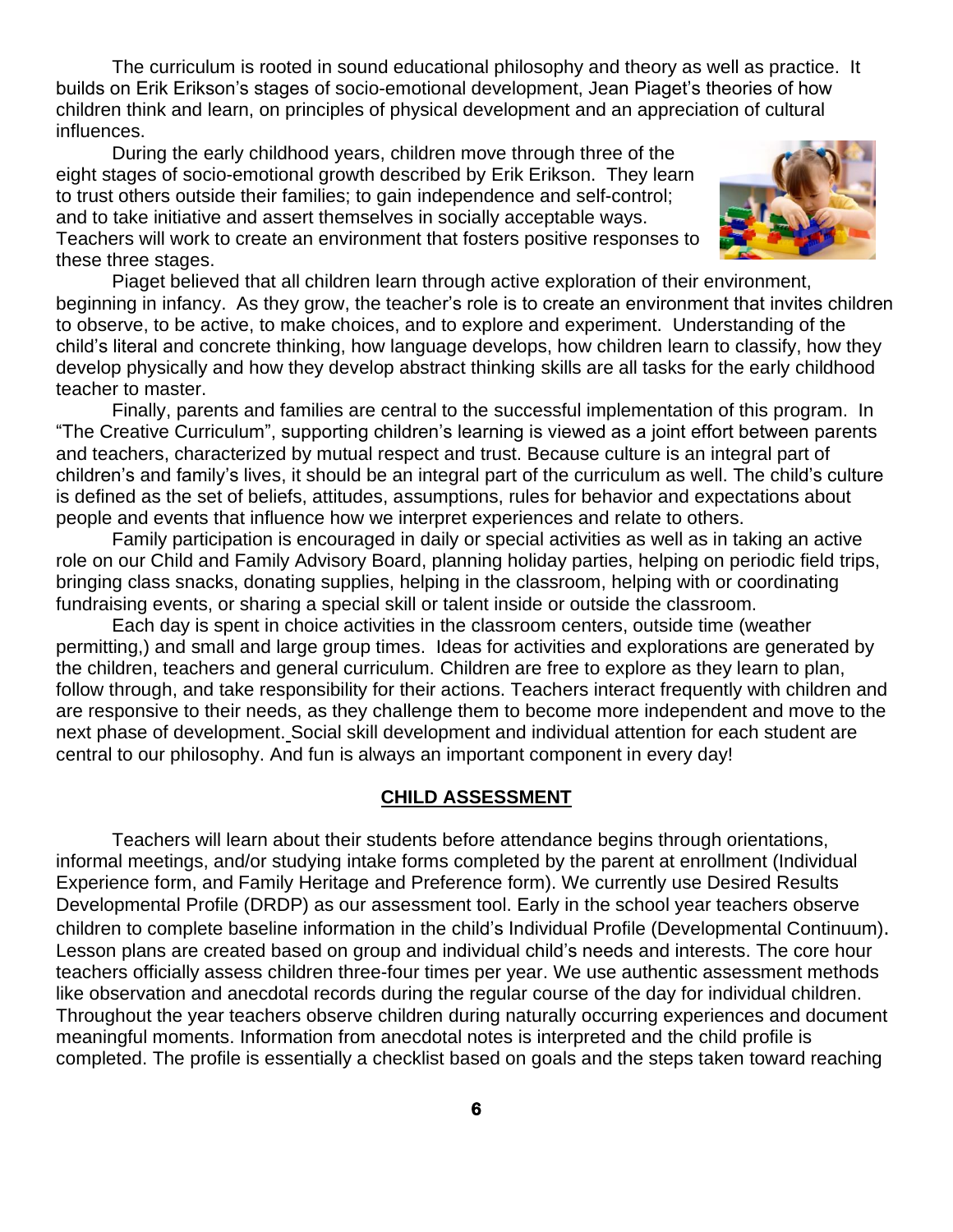those milestones. Teachers also create and maintain individual child portfolios. These are displayed at Parent Conference time and sent home at the end of the year.

The purpose of child assessment is primarily to inform teaching, by giving teachers new insights into the child's needs, abilities and interests. Through observation and assessment teachers can identify progress and/ areas of concern. Occasionally it is used as a diagnostic tool if larger concerns are suspected. If that is the case, a director and teacher will often collaborate in observing and assessing a child as he or she plays, with the intention of sharing the results with the family and perhaps a specialist, if applicable. Both teachers and parents are free to bring up a concern with a child that may warrant a special observation.

Assessment methods are consistent with program philosophy related to the whole child's development in all domains, developmentally appropriate, based in sound research, is done in nonintrusive, authentic ways, and is not in conflict with the values and culture of the CECC community. Teachers are trained in strategies to observe and document learning and use of the assessment tool. We use the results only to facilitate children's growth, development and enjoyment of school. Parents are welcome to view a sample of the assessment tools used and the research behind them at the DRDP website at **www.desiredresults.us**

#### **PARENT / TEACHER CONFERENCES**

Two parent/teacher conferences will be held each year. The first one will occur in early Fall. This will be an opportunity for the teacher to share initial observations of your child. Parents and teachers will also discuss developmental goals for each child. Early in the Spring semester of each school year, parents will have the opportunity to meet with teachers for an additional pre-arranged conference session to discuss their child's progress toward developmental and academic objectives.

Teachers will always appreciate the opportunity to address your concerns throughout the year. If you feel the need to talk with your child's teacher at another time during the school year, we encourage you to contact your teacher and arrange a mutually convenient time to meet.

#### **CONFIDENTIALITY POLICY**



CECC staff shall treat child information confidentially and share this information only when there is a legitimate need, such as (but not limited to) child assessment, goal setting, and the child's safety and health. We shall also maintain confidentiality and respect the family's right to privacy, refraining from disclosure of confidential information and intrusion into family life. We will not gossip about families. If we have reason to believe that a child's welfare is

at risk, it is permissible to share confidential information with agencies, as well as with individuals who have legal responsibility for intervening in the child's interest.

Children's files will be kept locked either in the CECC office or stored in locked cabinets in the classrooms. This includes information for assessment of child progress. Only directors and the child's teachers will have regular access to files. Written permission must be on file before release of any records to anyone outside of the child's legal parents/guardians.

Families are asked not to use cell phones and cameras to take or send photos or video of enrolled children, other than their own, while in our care. Families must have parental consent to photograph children other than their own while in our care including special events and field trips. Families should never post photos or video of other people's children on social media/websites. To document learning, teachers use program equipment to photograph and store child photos. Photos of children may be used within the classroom, on bulletin boards on site, child portfolios, newsletters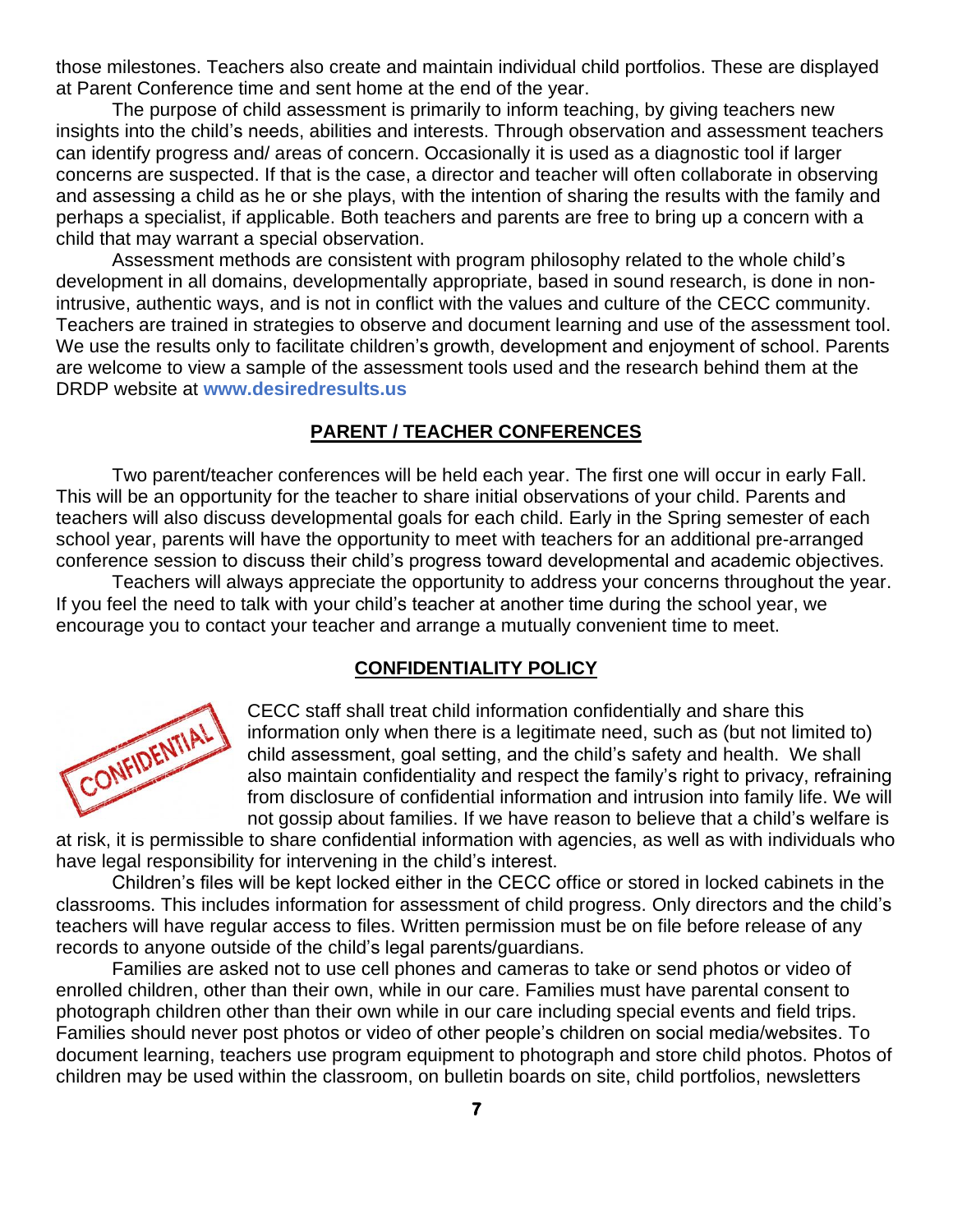(with children unidentified), and classroom blogs (with children unidentified), and/or on the program website (with children unidentified).

#### **ENROLLMENT**

Registration for the following academic year and for the summer session begins in the spring. Currently enrolled families whose accounts and child's immunizations are current will have the opportunity to enroll one month prior to public enrollment processing. All children must re-enroll annually for the school year and/or summer.

A non-refundable registration fee per child and the first month's tuition are collected at the time of enrollment for each session. This payment may be made by check or money order only. The registration fee and half the first month's tuition is always non-refundable, unless we have no space for your child. Forms are available on the website or in the CECC office. Please see the current enrollment contract for dates when the entire first month's tuition is no longer refundable and other important information.

The directors will place children in classes according to age, development, teacher recommendation, space availability, and program needs. Requests for certain classrooms and/or teachers may be submitted but the program cannot guarantee that requests will be granted. (See also Classroom Placement) All children will be accepted into the program on a one-month trial basis. If your child is having difficulty adjusting to the program, a conference will be scheduled and alternatives discussed.

**Requesting changes to enrollment-**Children thrive on consistency in their daily routine and their weekly schedule therefore we discourage too many changes in a child's enrollment status/schedule. Excessive (more than one per calendar month) requests to change a child's schedule could result in a \$50.00 charge per additional request.

#### **WITHDRAWAL**

**When you enroll, you agree to provide a two week written notice of withdrawal or dropping/changing a portion of your child's schedule.** Please see current enrollment forms for more information on withdrawing your child and **last dates to withdraw** with partial refund. No refunds will be made for withdrawal or schedule change during the first or last month of the school year. Only after the first full month of a session or of an individual child's enrollment and provided a two week written notice of withdrawal is given to the Center will a request be considered to refund any unused portion of prepaid tuition. **NO EXCEPTIONS will be made to our withdrawal policies or the withdrawal guidelines and dates included on your enrollment contract. Please read these carefully and PLEASE DO NOT REQUEST exceptions be made.** 

#### **SCHEDULE**

Classes for the school year program begin mid-August and continue through May. See calendar for specific open dates, holidays, events, etc. The summer session will be held during June and July. The core school hours are 9:30 – 2:00 Monday through Friday. In addition, families may register children for extended day hours before school 7:30 – 9:30 am, and/or after school 2:00 – 5:30 pm. Families may choose a Monday/Wednesday/Friday; Tuesday/Thursday; or Monday through Friday schedule for full or part days. During the school year the program will close periodically for holidays, breaks between sessions, and to allow teaching staff to meet; attend important professional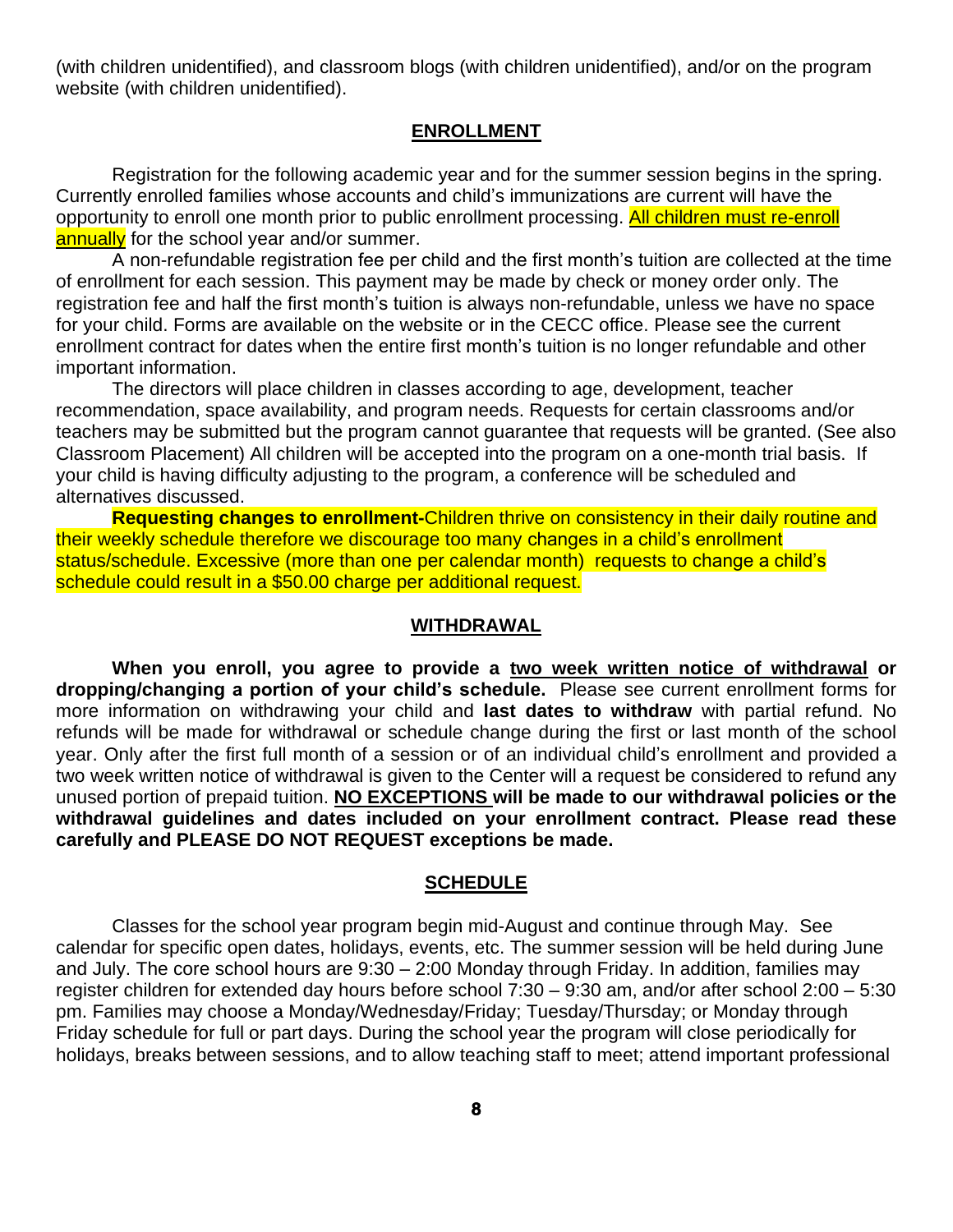development training/continuing education; and plan for their classroom. Other closings are rare but could occur for inclement weather or other unavoidable emergencies (see Closing for Emergencies).

#### **TUITION**



Tuition is due on the first of each month, regardless of attendance. Tuition may be given to a director or mailed to the program. Please be sure that your check and envelope are clearly marked for the Early Childhood Center and include your child's name and class. Payment of tuition by check or electronic payments need to be made payable to "Central Early Childhood Center" or "CECC". **Cash payments and/or credit cards are NOT accepted**. Tuition is considered delinquent **after the 10th of the month and a late fee will be assessed.** Failure to pay for two months, chronic late payment, or returned checks may result in the disenrollment of your child.

Any check returned for insufficient funds must be satisfied with a money order, including a returned check charge, immediately upon notice by the directors. Subsequent returned checks could result in the requirement that all future payments be made by money order on the 1<sup>st</sup> of each month. Returned checks not satisfied will be turned over to the Jackson County Prosecutor.

Monthly tuition is based upon the child's enrollment. The monthly tuition will not change because of holidays, snow days, absences or other closings. Our infant and toddler class tuition is slightly higher due to the required lower teacher-to-child ratio. Age ranges listed on enrollment contracts reflect the age of the child prior to Aug 1 of the enrollment session.

#### **DISCOUNTS**

- **Full-time Discount** = Discounts for fully enrolled with extended day are built in to published tuition rates. See current chart.
- **Multiple Child Discount** = a monthly discount is available when more than one child in a family (household) is enrolled. The discount will be applied to younger siblings.
- **Central UMC Member Discount** = Church members will receive a monthly discount for ALL children enrolled.

# **HEALTH AND EMERGENCY TREATMENT FORMS**

According to Missouri state law, no child will be able to enroll in or attend school without current immunizations. **Central Early Childhood Center requires each child to be fully immunized before they may attend and to remain current with their required immunizations.** All students must present documentation from a health care provider of month, day and year of immunizations. The directors can provide you with current information regarding immunization requirements by the Missouri Department of Health. Per the Missouri department of health: *Beginning December 1, 2015, all public, private, and parochial day care centers, preschools, and nursery schools shall notify the parent or guardian of each child currently enrolled in or attending the facility that the parent or guardian may request notice of whether there are children currently enrolled in or attending the facility for whom an immunization exemption has been filed. Any public, private, or parochial day care center, preschool, or nursery school shall notify the parent or guardian of a child enrolled in or attending the facility, upon request, of whether there are children currently enrolled in or attending the facility for whom an immunization exemption has been filed.*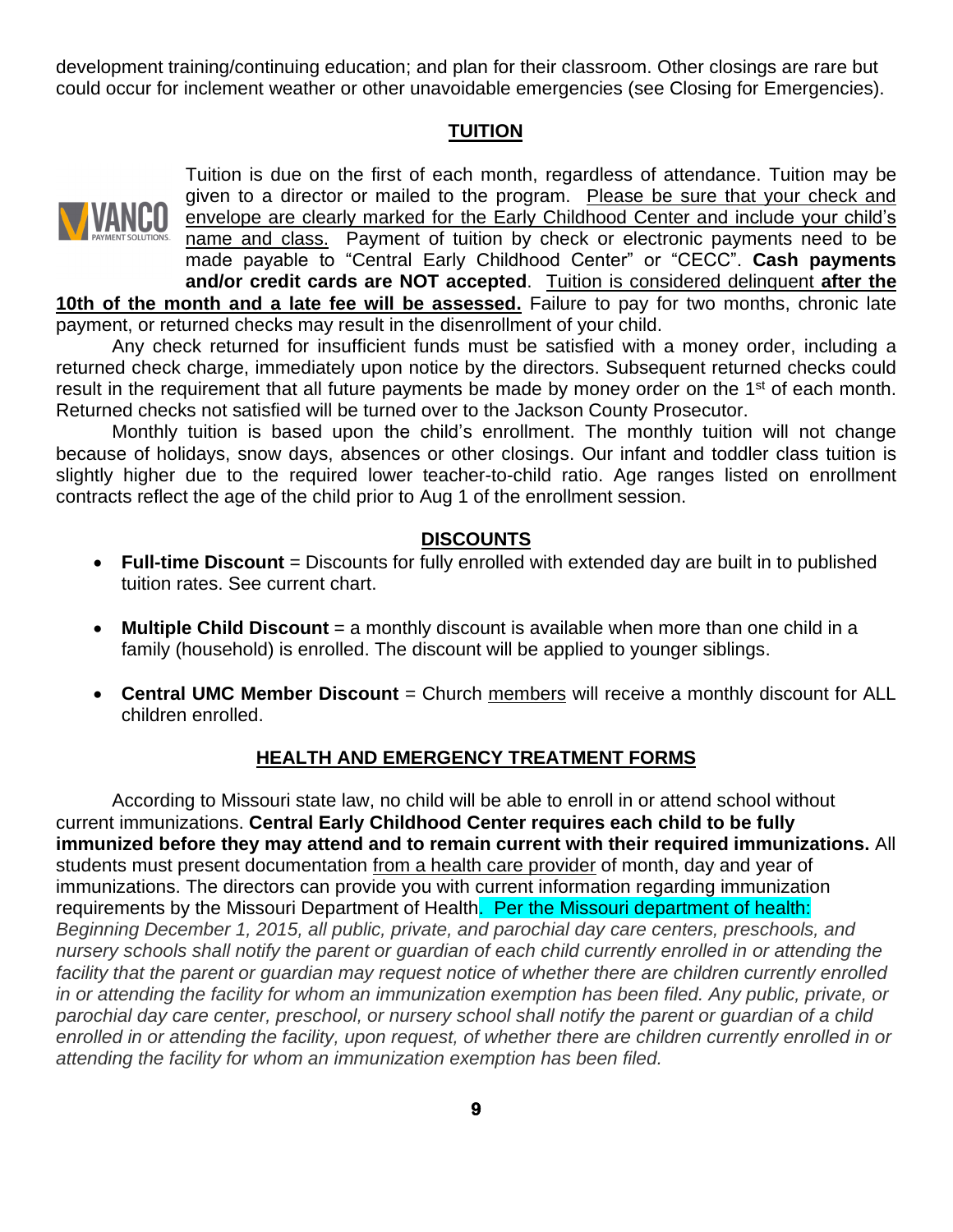NOTE: **A health form** must be completed for every new student **before the child will be able to attend school.** Parents of a new or returning child will need to submit a **copy of the official immunization record with any updates before the first day of school. Records must be kept current. Families must resubmit immunization records as updates are made.** Immunization records will be reviewed by the directors as needed but at least quarterly.

#### **MEDICATION POLICY**

CECC will never provide medication for children. Neither teachers nor directors can routinely dispense medications to children. If medically necessary for chronic conditions, exceptions to this rule must be arranged with the directors in advance. Medications will be locked and/or stored in the directors' office with the exception of emergency medications that need to stay with the child. In these circumstances the medication will be secured out of site and reach of children with the classroom group. All medication brought to school must be in the original unopened container; be given to the director by the parent; must have a medication form with specific directions from the child's physician; and must be signed and dated by the physician and parent for each requiring event; this includes any over the counter medication. **Children should NEVER carry medications or toxic substances** (ie. Hand sanitizer, diaper cream, lotions, over the counter medications, etc.) in their backpacks/bags that come into the classroom. This includes diaper bags. Any bag left at school may be checked by staff. If children need special items during the day, consult a director or your child's teacher. Children should not be given medication to mask an illness in order to attend school. No medication, including over-the-counter, or other non-food substances is allowed to be added to food or beverages brought to school.

#### **ALLERGIES**

If your child has a medically diagnosed allergy, please tell your teachers and the director as soon as possible. A completed **Allergy Form** will be required to help us understand how to best help your child. Some foods or substances may be prohibited in a classroom or the entire school if necessary to keep everyone safe and healthy.

#### **ILLNESSES AND ACCIDENTS**

Children should attend school only when they are able to fully participate. It is no fun to be at school when you are not feeling well. It is not usually possible for us to make special arrangements to care for a child who is unable to participate in certain parts of the daily routine such as going outdoors. If a child is exposed to a contagion during the school day, parents will be notified. Parents will also be notified if their child becomes ill at school or is injured beyond a scraped knee or slight bump. Accident reports are completed on all such injuries. If your child **goes home** from school **with an illness** we expect that they **will not return the following day** AND that the CHILD MUST BE FREE OF FEVER (non medicated), VOMITING, DIARRHEA, AND/OR OTHER SYMPTOMS FOR A MINIMUM OF 24 HOURS BEFORE RETURNING TO SCHOOL. We are not equipped to provide care for an ill child. We will call to ask you to pick up your child if there are any indications of illness. We will expect that your child will be **picked up within one hour** from our first attempt to contact a parent. Please refer to "Illness and Accident Guidelines" that follow for specific requirements of individual illnesses.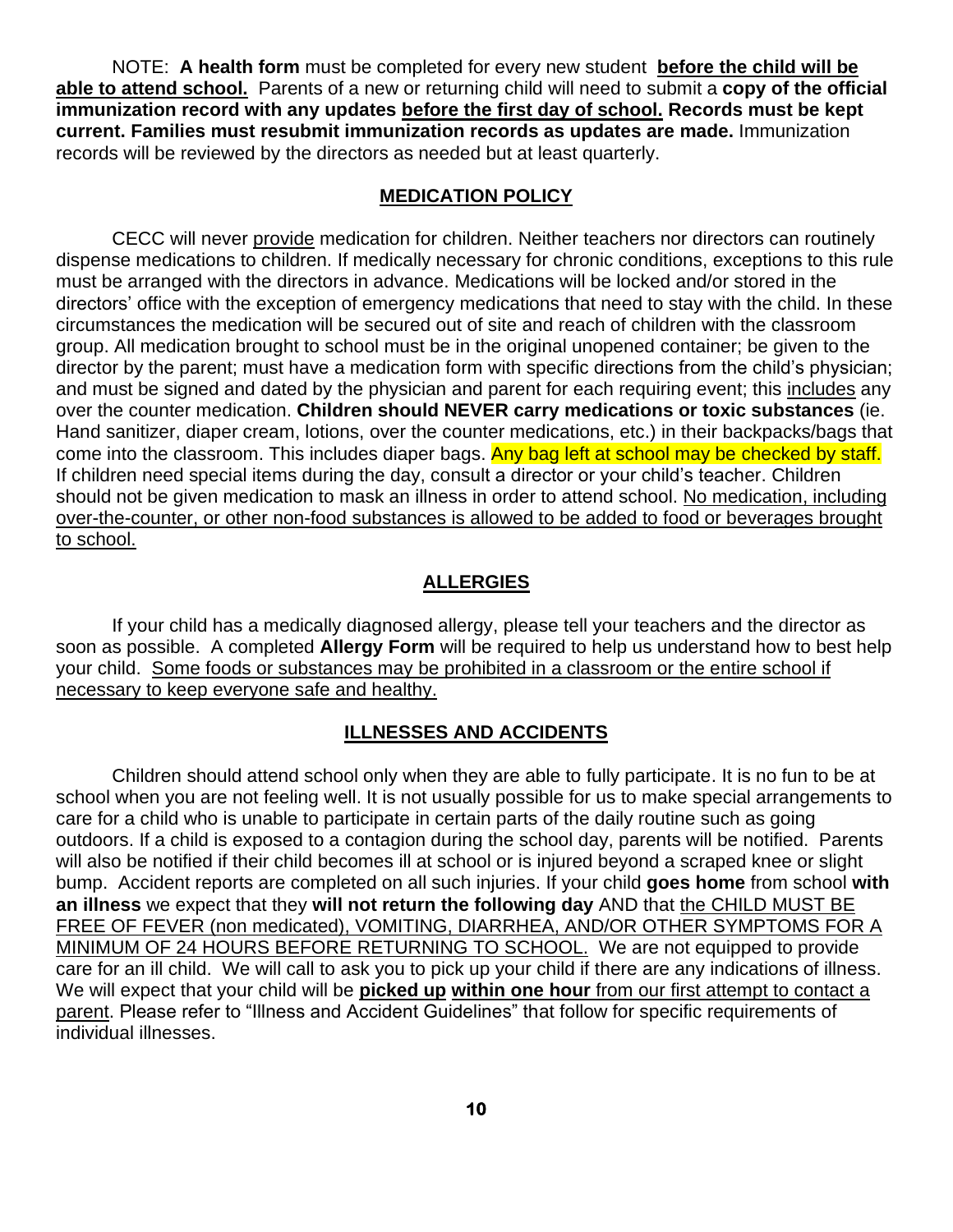# Illness and Accident Guidelines

• Immediate first aid shall be administered to a child who sustains a minor injury (scratches, scrapes, insect bites, etc.) Parents will be notified when a child is picked up.

If a major injury to a child occurs, the staff will immediately call for professional help. Parents, or designated emergency contacts, and/or the child's doctor will be notified immediately. IF THE EMERGENCY IS SUCH THAT IMMEDIATE ATTENTION IS NECESSARY, THE STAFF HAS WRITTEN PERMISSION (at enrollment) FROM THE PARENT OR GUARDIAN TO HAVE THE CHILD TRANSPORTED TO THE HOSPITAL.

- A Health Form signed by a physician must be on file for every child. An up-to-date copy of immunizations is required to always be on file. (Per MO Dept. of Health)
- Any child showing signs of illness will be isolated from exposing anyone new until s/he leaves the ECC. Parents will be notified and expected to pick up the child immediately (within the hour) after being contacted. Parents must always keep us informed of current contact information for themselves and emergency contacts.
- If children have been exposed to a communicable disease at school, parents of enrolled children shall be notified by email. A child who does not appear to be fully recovered from an illness shall not be readmitted to school unless there is a statement by an attending physician (a person non-related to child) that s/he is able to return and participate in all activities.

# **Parents must arrange back-up care in case their child becomes ill. We cannot admit children to the classroom or allow them to remain at school with the following symptoms**:

- Listlessness, sleepiness, loss of appetite, and/or general discomfort
- Skin rash or skin disorders that are of unknown origin, contagious, or seeping.
- Inflamed or swollen throat or glands
- Persistent cough
- Diarrhea within the past 24 hours
- Vomiting within the past 24 hours
- Fever during the past 24-48 hours depending on illness or other symptoms.
- Yellow or greenish mucous running from the nose with weeping or pinkish eyes (excluding allergies)
- Inflamed or weeping eyes, discharge from the ear or earache, thrush, chills.
- Other illness symptoms in the informed judgment of the director or designate.

# GUIDELINES FOR SPECIFIC ILLNESSES

• Impetigo – Tiny blisters that rupture and ooze and then dry to form yellowish brown crusts. *Child may return to school when blisters have healed.*



- Head lice Eggs (nits) seen in hair and on scalp. *Child may return to school after treatment is completed and there is no longer any evidence of lice.*
- Chicken Pox Flat red spots, then tiny blisters that break and crust over, usually preceded or accompanied by low fever. *Child may return to school after all blisters have formed scabs.*
- Measles A red rash, bad cough and high fever. *Child may return to school 5 days after the rash appears.*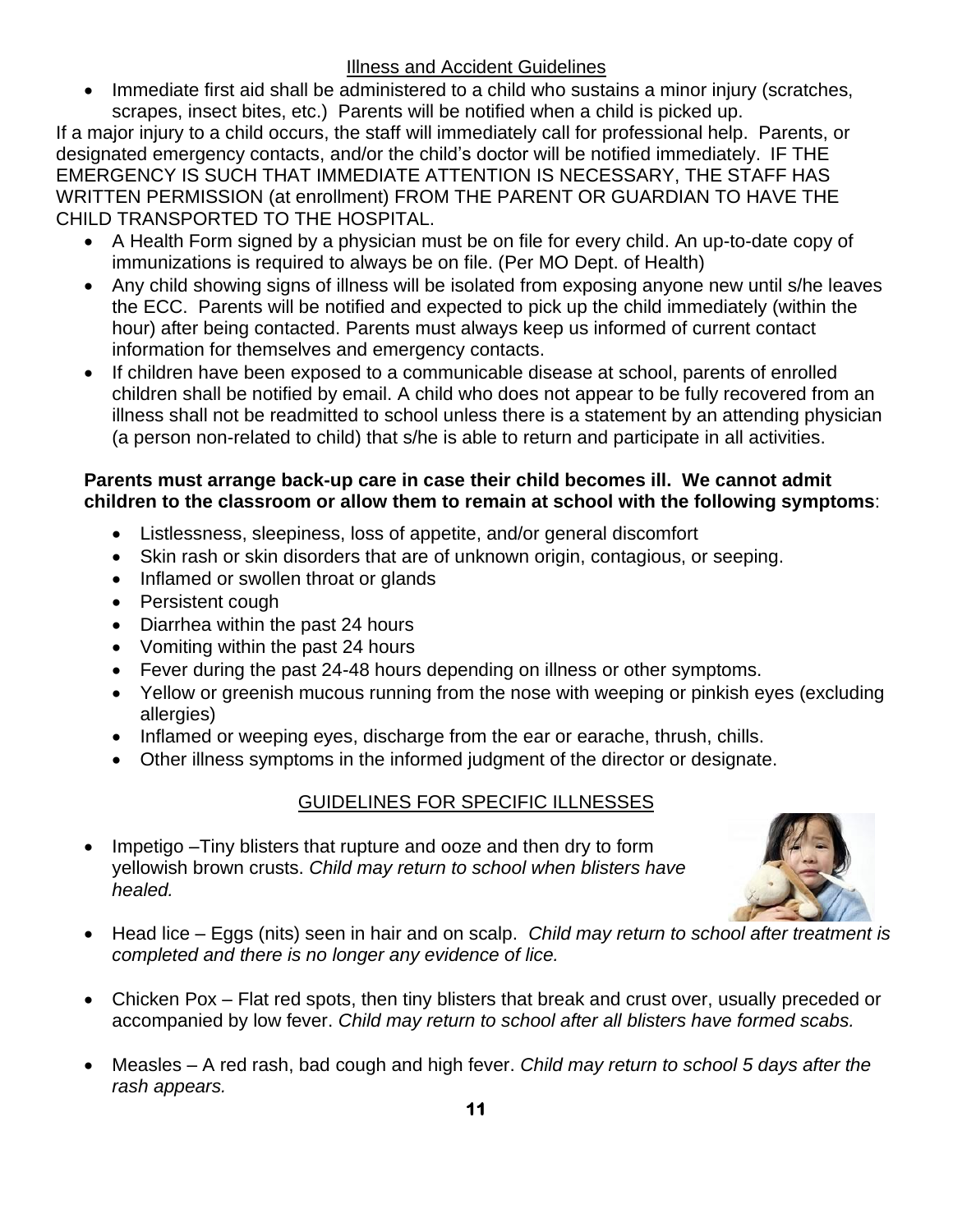- Mumps Swelling over the jaw and in front of the ear. *Child may return to school after swelling is gone.*
- German Measles (Rubella) light rash, aches, sore throat, low fever and enlarged tender lymph nodes. *Child may return to school usually after 3 days if symptoms are gone.*
- Pneumonia Cough, shortness of breath, fever and chest pain. *Child may return to school after symptom and fever free for 24 hours.*
- Strep Throat Fever and throat pain, possible rash. *Child may return to school 24 hours after beginning the course of antibiotics and fever free for 24 hours.*
- Ringworm Small round red spots that grow larger and form a ring or horseshoe shaped lesions. *Child may return to school after the infection has healed.*
- Ear Infection Ear Pain, fever and irritability. *Child may return to school after being on antibiotic for 24 hours, with no fever and the child is comfortable.*
- Pink Eye Redness, swelling of the eyelids, itching and a discharge from the eyes. *Child may return to school after using antibiotic drops for 24 hours and the symptoms are gone.*
- Hand, Foot, and Mouth Disease fever, poor appetite, malaise (feeling vaguely unwell), and often a sore throat. A couple of days after the fever starts, painful sores can develop in the mouth. A skin rash with flat or raised red spots can also develop, usually on the palms of the hands and soles of the feet and sometimes on the buttocks. This rash may blister, but it will not itch. (from CDC website) *Child must remain fever free for 24 hours and no fluid filled blisters ... the rash needs to be dry/crusted.*

# **CLASSROOM PLACEMENT**



The program directors are responsible for placing all children in groups. Infants (three months and older) through toddlers/twos are placed in classrooms according to their chronological age and developmental abilities. Classroom ages may fluctuate from year to year as enrollment fluctuates. In other words, some years enrollment as a whole is younger and other years it is older. As an

example, if the majority of enrolled children is younger this might cause room 107 to have infants and young toddlers, other years room 107 may have toddlers to two-year old children. There also may be years when two classrooms differ in age only by a few days. Children may not always move as a group from year to year to new classrooms. We do attempt to keep groupings as consistent as possible to maintain bonds, but we have many factors that influence grouping decisions.

The preschool groups are multi-age classrooms. These rooms typically have 3 to 5-year olds. If we are in a year that total enrollment is on the younger side, we may place the oldest 2-year olds in the preschool classrooms as well. There is educational value in multi-age groupings both for the younger children and for the older children. The benefits range from increasing positive social behaviors to improving language skills. Younger children have peer models to help them learn new skills, increase vocabulary, and develop social skills. Older children have more opportunities to develop leadership skills than they would in an aged group. Research has shown that when older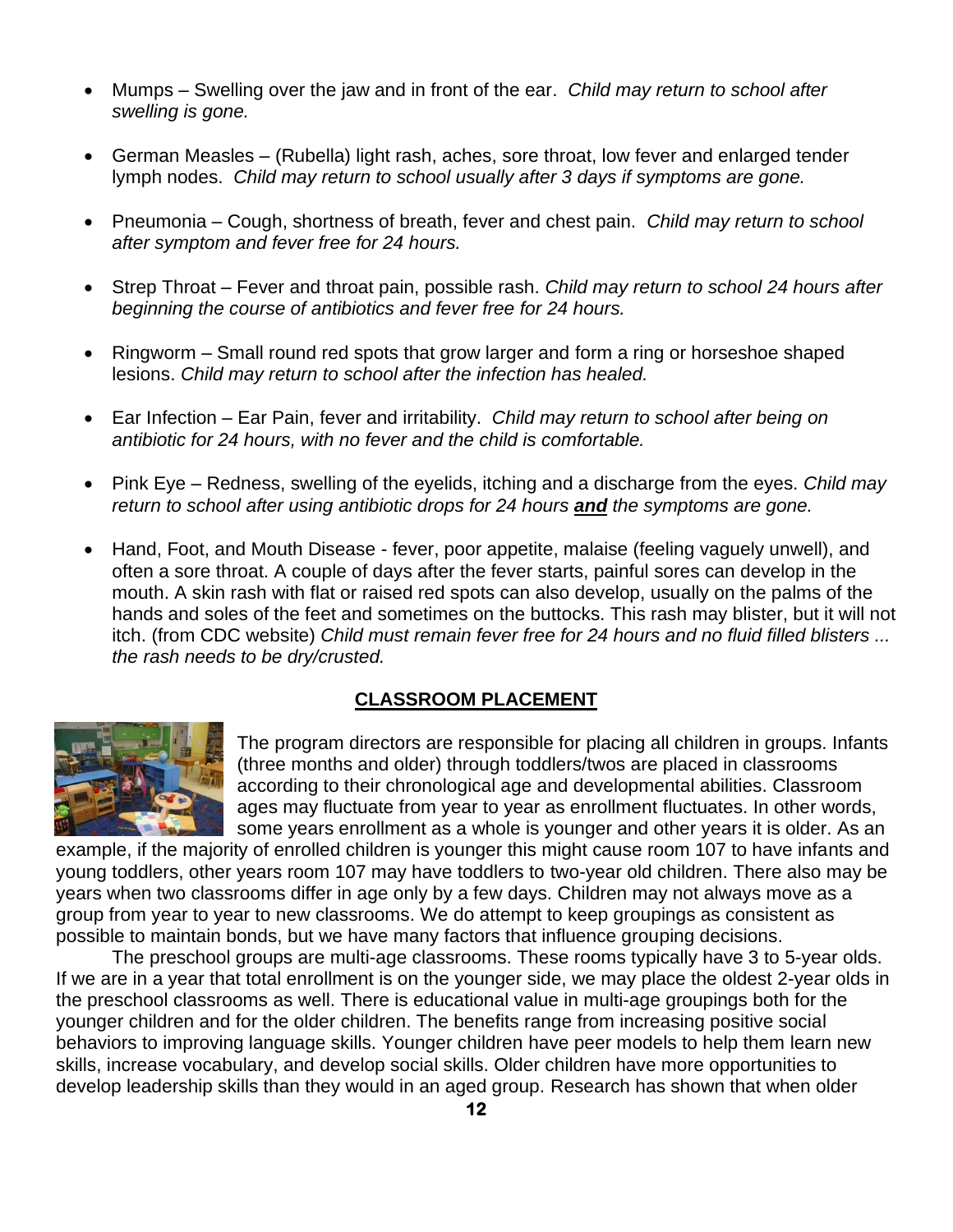children are given the opportunity to teach a skill their cognitive performance improves. Also, children with more or less developed skills will have more opportunities to have peers with similar abilities.

We try to always maintain flexibility when placing children in classrooms in order to serve as many children and families as possible. Parents may make a request for placement of their child but need to understand that requests are not always granted. The directors must consider not only the individual's needs but also the dynamics of each grouping and the program as a whole.

#### **ORIENTATIONS**

Orientation events will be held for children and families prior to the beginning of the Fall and Summer sessions. The purpose of orientation includes providing time for children to become familiar and comfortable with a new classroom, teachers, and friends; allowing parents/guardians the opportunity to meet new teachers and make contact with other families and socialize; providing time for parents to learn new classroom procedures and expectations. For families that enroll mid-year or infants that begin after the start of the session, a teacher will contact them with a good time to visit the classroom prior to their first day of attendance. Prior to the end of a session teachers will provide opportunities for our current students to visit older classrooms and other teachers to help make transitions easier.

#### **PERSONAL BELONGINGS**

We ask that children not bring toys, books, etc. from home, unless there is a special, pre-arranged "show and share" day. Personal toys may get lost, be put away with the center's things or "inadvertently" be taken home by another child. Other items that **may not be brought from home to school** are items in infant and toddler rooms that may pose a potential choking hazard including but not limited to small blocks, toy figures, coins, and/or hair accessories such as small barrettes or pony tail holders that could come out easily. If you are unsure whether something is a choking hazard the classrooms have a tool called a choke tube in which an item can be tested. Of course, special security objects (lovies) are always permitted providing they are safe.

We are trying to create an atmosphere of safety, security and peace while at school. Therefore, please do not send or allow your child to bring to school anything resembling a weapon or violent figure.

#### **SUPPLIES PROVIDED BY FAMILIES**



Families will be given a list of general school supplies to be brought during the first weeks of attendance, which may include but not be limited to such items as paper towels, crayons, journals, tissues, markers, baby wipes; etc.,. Some items will be shared and may vary with each age and classroom. Consult your teacher for your particular list. Other items may need to be replenished as needed throughout the year such as wipes, tissues, and paper towels. Families of infants and other non-toilet trained children will supply diapers/wipes as needed. Children will also be required to

keep a change of weather appropriate clothes at school. Infants/toddlers (especially during toilet training) will need multiple sets of clothing to be left at school each day. Backpacks are a good idea for transporting artwork and other necessary items. Soft sided lunch bags will be needed for children 12 months and older.

Families are required to provide a sheet for their child's cot each day. These will be sent home to be laundered weekly or as needed if soiled. Fitted regular size crib sheets work for the cots we provide.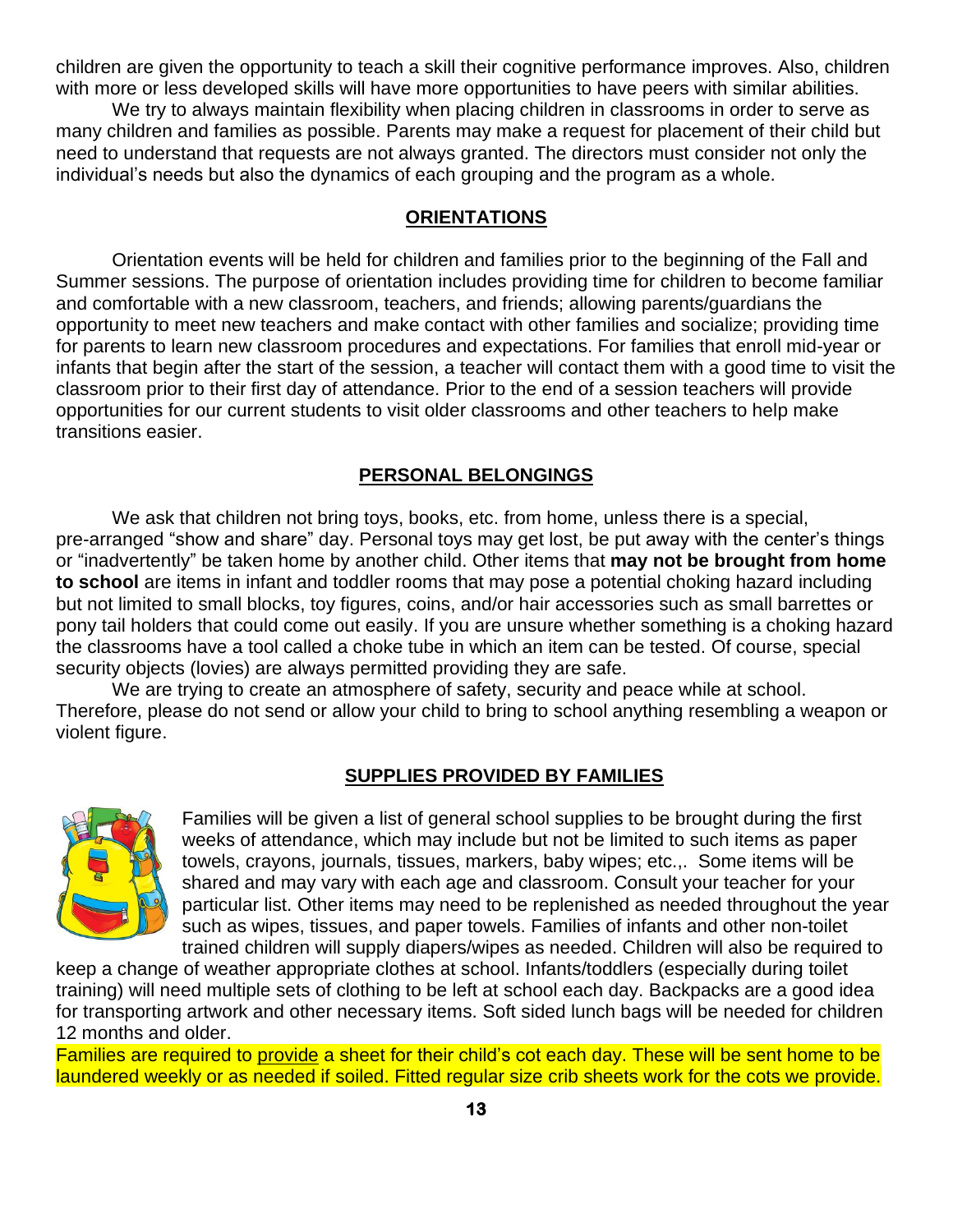Cot sheets may also be purchased through Discount School Supply or US Toy/Constructive Playthings. If ordering a cot sheet be sure that you understand what size cot your child will use as the sheets come in both standard and toddler sizes. Toddler size sheets will not fit standard cots.

#### **SUBBING AND CONTACTING OTHER FAMILIES**

Substituting-Part-time students may trade or sub for another child in the same classroom. The directors will assist with contacting other families through email. The financial arrangements are left to the families. Directors must be informed of any substitution in writing (email is acceptable). Enrolled children may also "drop-in" to an open space in their assigned classroom, if available. This must be arranged with the directors **at least 24 hours prior** to the date the child will attend. Scheduling dropin care more than a week prior may not be available. Payment of fees for drop-in care is due on or before the scheduled date. Additional dates for drop-in care will only be scheduled when previous fees have been paid in full.

Family Roster - A list of all children attending Central Early Childhood Center including contact information will be provided to assist parents in forming carpools, scheduling substitutes, getting to know other families, and other needs. You must inform us in writing under separate cover if you do not wish all or part of your family contact information to be included in the family roster.

#### **EXTENDED DAY PROGRAM**

In addition to the core hours of  $9:30$  am  $-2:00$  pm, children may be at school an extra 2 hours in the morning from 7:30 – 9:30 am, and/or 3  $\frac{1}{2}$  additional hours in the afternoon from 2:00 – 5:30 pm. Children might remain in their core hour classroom or transition to another classroom for extended day. We will make every attempt to limit the number of transitions a child experiences during their day.

The AM extended day program will include a light snack offering or you may send breakfast with your child. Children will enjoy center time in the classroom or outdoors.

The PM extended day program will also include a light snack offering, quiet time and large/small group and/or center time in the classroom or outdoors. A full range of age appropriate choice activities will be available, including gross / fine motor activities, dramatic play, creative art, and books.

Children, other than infants, attending the PM extended day program will need to bring their own small pillow (optional), cot sheet (fitted crib sheets work well) and small blanket. All bedding should be **taken home for laundering at the end of the week or more often if needed**. The program will provide and launder sheets only for our cribs used by infants 12 months and younger. All other bedding will be sent home for laundering.

To enroll for the extended day program or for more information, contact the directors in the CECC office.

#### **ARRIVAL**



We encourage families who are enrolled to arrive during the core hours to arrive promptly at 9:30. All students must arrive before noon each day, see Late Arrival. Children are more comfortable when they begin class at the same time as their peers. Arriving to school late may cause the child to miss their favorite part of the day. Children also can feel awkward when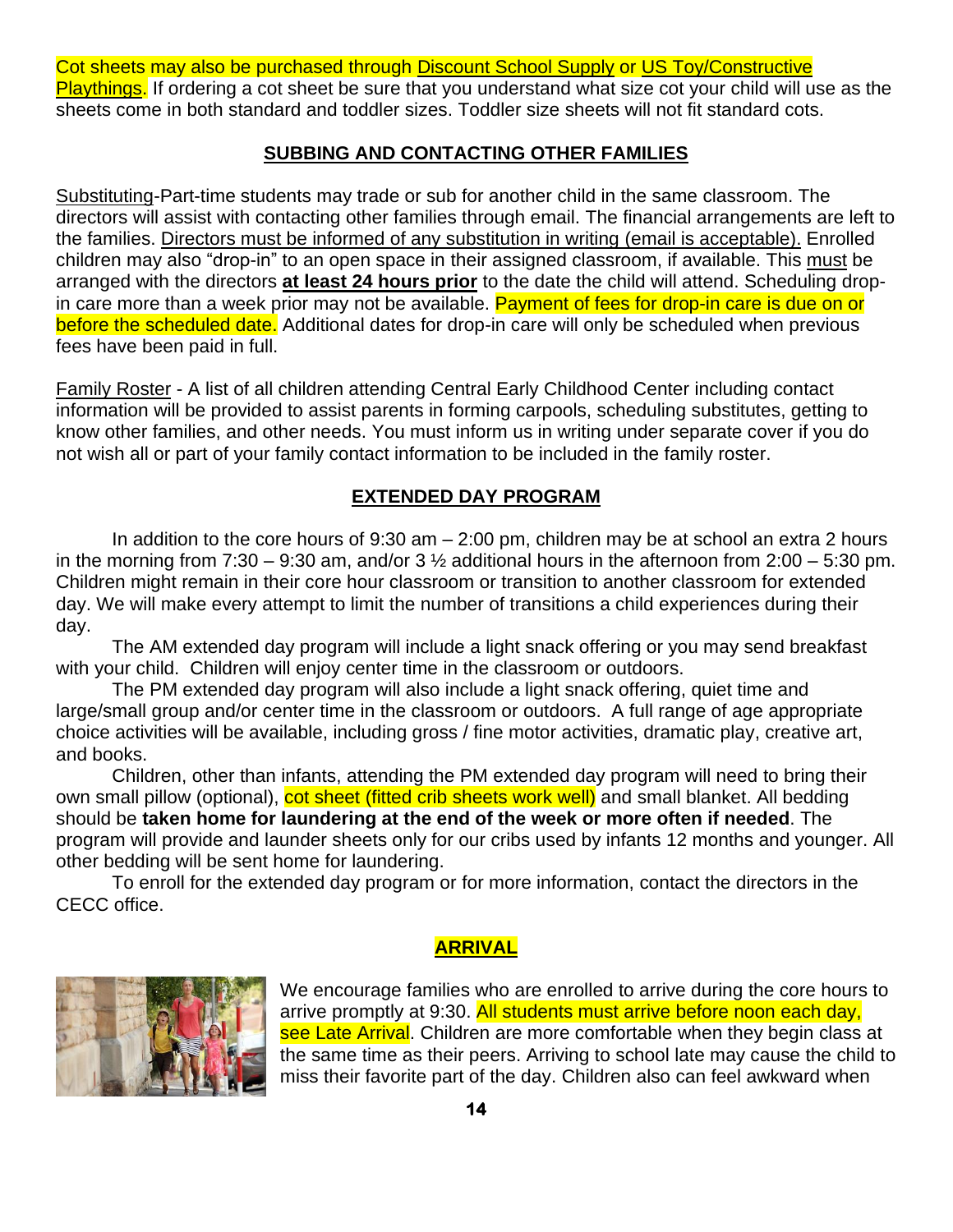they are arriving in class after everyone else has begun their day. This may cause anxiety for the child and could disrupt the classroom routine. Parents should park in the lot to the north of the church using the Church Parking spots or may choose to park on Oak Street in the 15 min. spaces which are City of Kansas City property. Please be sure to turn off the engine when in the parking lot for pick up or drop off. We ask that you not allow your vehicle to idle, as this causes unwanted fumes around children. Exceptions may be made if vehicles need to idle to maintain interior or engine temperatures (i.e.: in extreme heat or cold).

All entrances to the church are locked and/or supervised. Entrances are equipped with doorbells and cameras. All families should enter the Early Childhood Center on the east (Oak Street) side of the building. Ring the bell and wait to be given access. Please stay in the foyer if you are early. AM extended day students may simply proceed to their classroom. Before entering the classroom, please wash your child's hands. Please accompany your child to his or her classroom and remember sign in. This is a good time to touch base with the teacher and submit your daily sheet. **DO NOT allow enrolled children or siblings to wander the hallways, advance to their classroom without an adult, go to the restroom, or use the stairs or elevator alone. All children (including siblings under the age of 16) MUST remain with an adult at all times.**

**Late Arrival- Arrival after 12:00 pm (noon) must have prior approval from a director.** When children arrive late to class it can be disruptive, especially in situations where the late arriving student is not ready to join the classroom routine in progress. (i.e. Child arrives having already napped or slept very late in the morning thus is not ready to be quiet and allow others needed rest at nap time.)

#### **THE DAILY ROUTINE**

Activities in all classrooms are focused toward the following developmental areas: Social-emotional, Language, Cognitive and Physical Development, Science, Technology, Math and Social Studies. A typical daily schedule in a preschool age room contains the following elements: (exact times vary by age and developmental level of children.)

| 7:30-9:30 a.m. | Arrival – Greeting                           | 12:15 p.m. Lunch |                              |
|----------------|----------------------------------------------|------------------|------------------------------|
|                | Planning                                     | 12:45            | <b>Small Group</b>           |
|                | <b>Snack and Center Time</b>                 |                  |                              |
| 10:15          | Cleanup                                      | 1:00             | <b>Center Time</b>           |
|                | <b>Bathroom</b>                              | 1:45             | <b>Closing Circle-Recall</b> |
|                | Circle time - Recall                         |                  |                              |
| 11:15          | Outside or large motor indoor play 2:00-5:30 |                  | Rest, Centers, outside.      |

At the beginning of the children's day, they get their belongings settled and decide what they would like to do during choice time. This is the time when the children carry out the plans they have made, moving from center to center as they complete one plan, cleanup and plan and enjoy more activities.

During circle and recall, children may have the opportunity to share what they did during choice time, discuss current ideas and concerns, make plans for group projects, listen to stories, sing songs, play games or do fingerplays.

During Center time, children may choose from centers including blocks, drama, art, books, science, writing, and small manipulatives. Small group

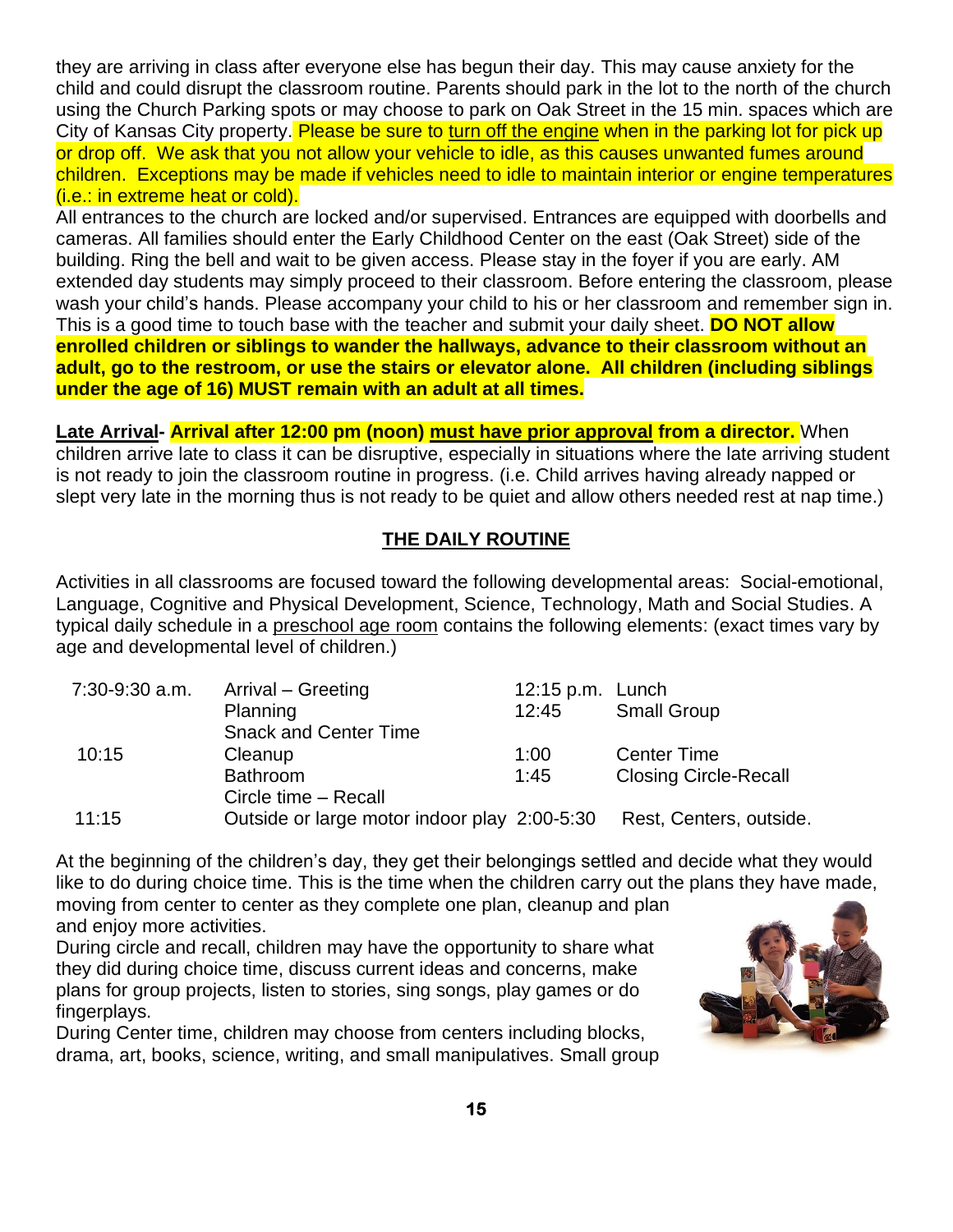time can be used by the teacher to introduce new materials or equipment to the class, explore those items, or complete a more teacher directed activity.

In an infant or toddler/two year old room, a typical daily schedule will include the following elements: (exact times vary by age and developmental level of class). Younger infants will nap and be fed ondemand with varying schedules

7:30-9:30 Arrival-Greeting; centers; diapering/bathroom 9:30-noon choice time; small/large group activities, diapering/bathroom; snack; large motor play outside or indoor; small motor activities 12:00-2:00 lunch; diapering/bathroom; quiet time/nap 2:00-5:30 center time; out/indoor large motor play; diapering/bathroom; transition to parents

Younger groups will still follow a daily routine but it will have more flexibility to meet varying needs and abilities. Children are encouraged to play and explore in the classroom centers, where choices include drama, science, art, blocks, small manipulatives and books. They will have opportunities to participate in story time, listen to or make music, explore art media, and play outside. Activities are planned by teachers and conducted according to individual and group developmental levels.

#### **DEPARTURE**

You will pick up your child from their teacher and sign them out daily. This might be a good time for a short conversation about the day. You will also retrieve your completed daily sheet. At enrollment you designated other 'emergency contacts' that may pick up your child on occasion. If you have a change to the pre-arranged car pool or pick up schedule, please inform a director at the beginning of the day and indicate this on your daily sheet. If anyone other than a pre-authorized



person attempts to pick up your child, we will ask for identification and call a parent for verification. Please be prompt when picking up your child. It is no fun to be the last child left. Please inform your child's teacher if he or she will be brought or picked up by someone other than a parent. (Children are sometimes nervous about beginning school and may prefer to have a parent bring and pick them up the first few days.) You or your designate will be asked to sign your children in and out each day.

"Play dates" or staying for extended PM **when arranged a minimum of 24 hours in advance**, with the understanding and cooperation of your child can be fun and a great way to make new friends! However, please do NOT plan changes for after school, without discussing with your child. Please do not place your teachers in the difficult situation of informing your child of a change in their expected routine.

Families are welcome to stay and play on the playground after school as long as school rules are followed. Please see "Playground" section for guidelines. Children MUST remain within sight and sound of an adult at all times. DO NOT allow your child or siblings to wander the hallways or use the stairs or elevator alone. Please actively supervise your child and maintain behavioral expectations for your children consistent with school policy while anywhere in the building or on school grounds. Children become confused when parents allow behavior that cannot be allowed during school time. For example; children are not allowed to: walk/run through flower beds; climb fences or on the stone church signs; push elevator buttons; take elevators or stairs without an adult; or jump from stairs while in our care. We ask that parents **discourage** similar behaviors even when you feel you can supervise safely. **Do not leave an unattended child inside your car, even if locked, while you are**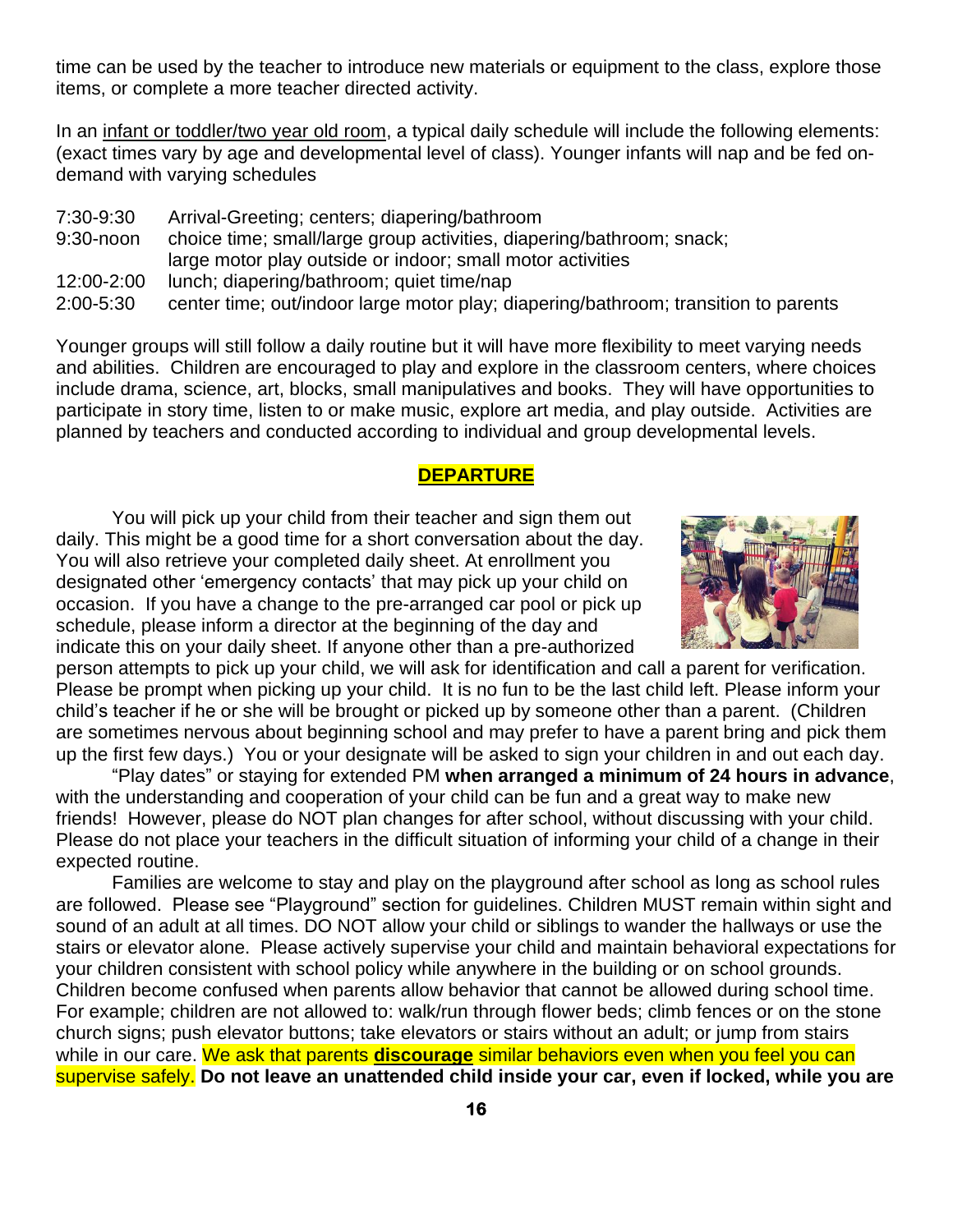**inside the building**. Purses, wallets and other valuables should also not be visible within your locked vehicle. Please be sure to turn off the engine when in the parking lot for pick up or drop off. We ask that you not allow your vehicle to idle, as this causes unwanted fumes around children. Exceptions may be made if vehicles need to idle to maintain interior or engine temperatures (i.e.: in extreme heat or cold).

# **LATE PICK-UP FEES**

# Pick up time for core hours is **at or before 2:00 pm**

# Pick up time for PM extended day is **before 5:30 pm.**

# **The program is closed at 5:30 pm.** All children should be picked up prior to 5:30.

Please respect our pick-up schedules. You may want to arrive early if your child needs the extra time to say goodbye to friends and teachers or if you have children in more than one classroom. It is a concern to us when children are left after our designated pick up times. This creates an anxious situation for everyone involved. We ask that parents try to call the Early Childhood office to inform us of an unavoidable delay or arrange to have someone else pick up a child. Of course, we understand that emergencies may arise, making a parent truly "unavoidably late," and we take this into account when assessing a late fee.

> **5 to 15 minutes late \$ 30.00 15 – 30 minutes late \$ 60.00 Each additional 15 minutes \$ 30.00**



Fees are paid to the Director when you pick up your child. Your child will thank you, too, for not making them the last to be picked up. It can be scary or confusing to a small child. Family services workers may be called if you repeatedly fail to pick up your child on time or for any child left in our care after 6:30 pm with no contact from parent or guardian.

#### **ABSENCES**

We want to hear from you! Teachers and other children notice and are concerned when a child misses school. So please advise a teacher or director when your child will be absent, whether due to vacation or illness. **Please contact the CECC Office by phone or email** by the morning of if you know your child will be absent or late. Also, parents should **inform the office and classroom teachers** if they have arranged a substitute for their child on any regularly scheduled day.

#### **CLOSING FOR EMERGENCY**

CECC takes the decision to close school seriously. We understand how this can cause inconvenience for families. However, our priority is to assure the safety of our students, their families, and our staff. Directors along with Church leadership will make the decision to close in the case of local or national emergency. These plans will be communicated to parents a soon as reasonably possible. As of this writing (3/2021) CECC is doing business with specific protocols in place related to the COVID-19 pandemic. Emergency protocols will always take precedence over other policies and procedures. Please see current information posted on our website or by request from directors.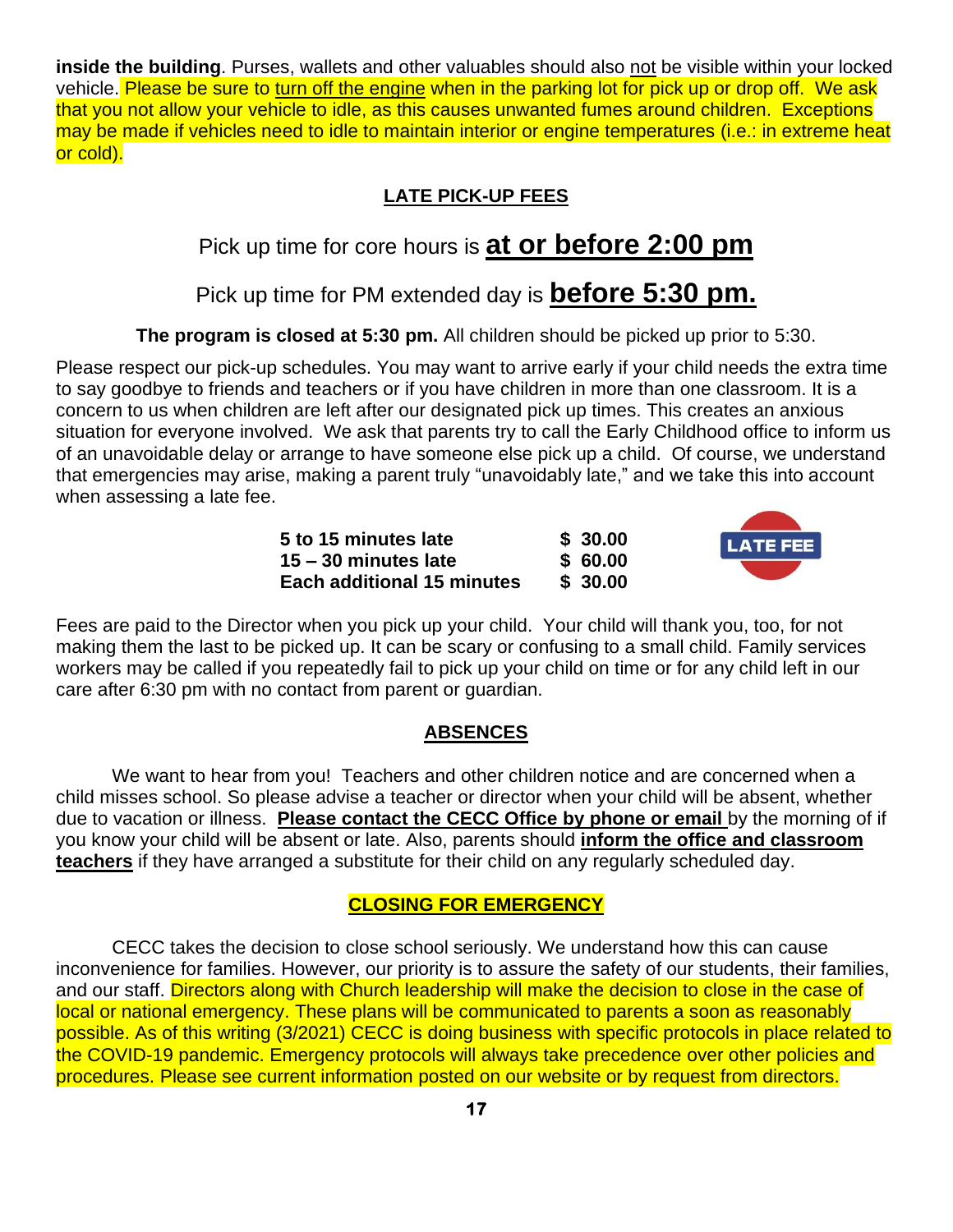

We typically follow the "Southwest Pod Schools of the Diocese of Kansas City, Missouri" in closing for inclement weather. These schools are located in our area and do not rely on bussing of students. If you hear on the radio or television, or on a news website that these schools (i.e. Visitation, St. Peter's or St. Elizabeth's Schools, SW Pod, or South Pod Catholic schools) are closed for weather related

reasons, then you may safely assume that we will also close. Recently more and more elementary schools have a virtual learning component that negates needing to "close" for a snow day so there may be times when the directors at Central need to make that decision CECC reserves the right to make the decision to close or not close regardless of what the SW Pod schools decide. We will always notify families by email and post in our Facebook group when CECC cancels or closes early or if we have made the decision to remain open on a day when the SW Pod schools have closed. (3/2021)

There are no changes in tuition due to school cancellation or other changes for inclement weather or other emergencies. There will be no "make-up" days offered. (3/2021).

# **PLAYGROUND**

Families are welcome to play on the playground **outside** of school hours unless posted differently. We ask that you enforce the standard rules that children follow during the school day. When expectations do not vary between parents and teachers on school grounds it provides continuity and better understanding for children. (3/2021)

- Play at your own risk.
- Adult supervision required.
- Up the stairs, down the slide, feet first.
- $\bullet$  Big kids = big climbing structures.
- Little kids = little climbing structures.
- Replace sandbox cover after every use.
- **Put toys in appropriate bins when finished playing.**
- **Dispose of your own trash.**
- Wood chips stay on the ground.
- Tops of tunnels and roofs are off limits.
- Appropriate clothing and shoes are required.
- No pets allowed on the playground.

# **OUTDOOR PLAY**



Infant and toddler classes will play outside when the temperature is 32 degrees with no precipitation if deemed developmentally appropriate. The length of time outside may be shortened at the discretion of the classroom teacher if temperatures are uncomfortable for children. Hats, hoods and gloves will be encouraged when the temperature is in the 30's and 40's.

Older toddler, twos and preschool age classes will play outside when the temperature is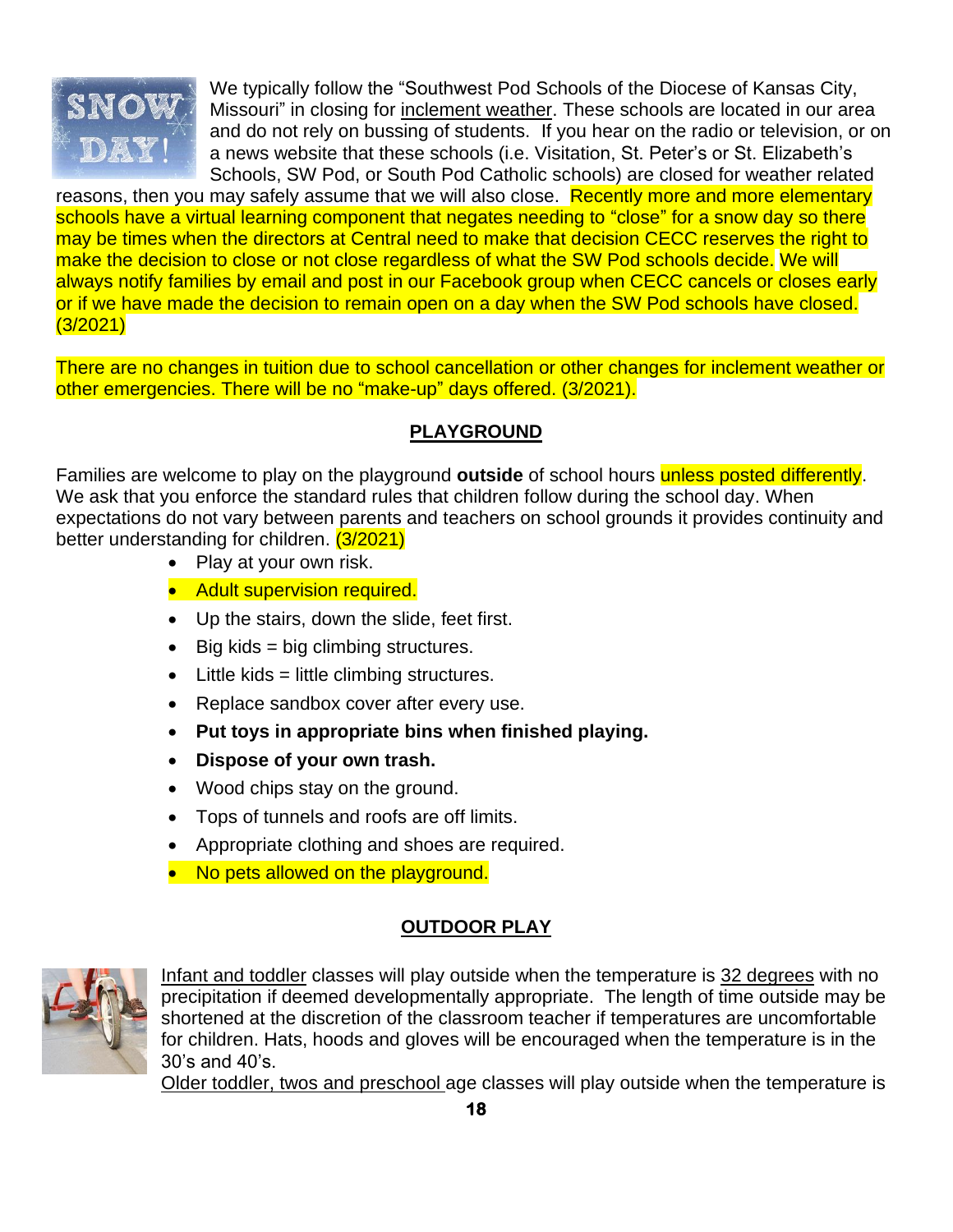20 degrees or above. The length of time outside may be shortened at the discretion of the classroom teacher. Hats, hoods and gloves will be encouraged when the temperature is in the 20's and 30's. Occasionally, special outdoor play for older children may be planned even with precipitation, provided everyone has the appropriate outerwear (ie. Boots, water repellant coats, gloves, hats, etc.) and safe play can be maintained.

During summer, classes will be scheduled to play outside earlier in the morning while the playground is shaded and temperatures are cooler. Summer water play days will also be scheduled with prior notice.

#### **COMMUNICATION**

Communication between parents and the program is extremely important. Families should **check email and your child's backpack/cubby regularly** for reminders, updates and current information. Parents are encouraged to complete the **home portion of the Daily sheet** each day. The teachers will complete the other portions to provide you with information about your child's day. We also encourage you to discuss any concern



regarding your child, the classroom, or the program with the teacher and/or the director, remembering that some discussion should be done outside the child's hearing. Emails or written notes might be preferred if a concern requires more thought or time than can be accomplished at drop-off or pick-up. Meetings can also be requested outside the two parent/teacher conferences planned if desired.

Parents may visit school anytime (see visiting guidelines) and are encouraged to assist in the classroom or with field trips and special activities as is appropriate for each group. At enrollment we ask that parents complete the Individual Experience form and the Family Heritage and Preference form to give teachers a head start in getting to know your child and family. Through this information teachers may be made aware, in advance, of any special concerns or requests you may have.

**All allergies to food or other substances and any other special conditions, such as a new injury or complaint of the child should be immediately called to the attention of the teacher and directors.**

Bulletin boards outside each classroom, at check-in and near the director's office will inform parents of current happenings in the classroom, school and community.

#### **NEWSLETTERS**



Monthly classroom newsletters and/or other types of written communication will inform parents of field trips, programs and other school or classroom happenings. Teachers of individual classes regularly send home communication with details regarding your child's specific classroom. Parents are responsible for reading each newsletter/blog/note to stay informed about classroom happenings. Program newsletters will be

emailed at the beginning of each month and posted on the website. Paper copies will be available upon request.

# **INFORMATION FOR FUTURE KINDERGARTEN STUDENTS www.showmekcschools.org**

It is our belief that Kindergarten should be ready for your child regardless of their level of skill or interest. Students will enter Kindergarten with a variety of backgrounds, prior experiences, and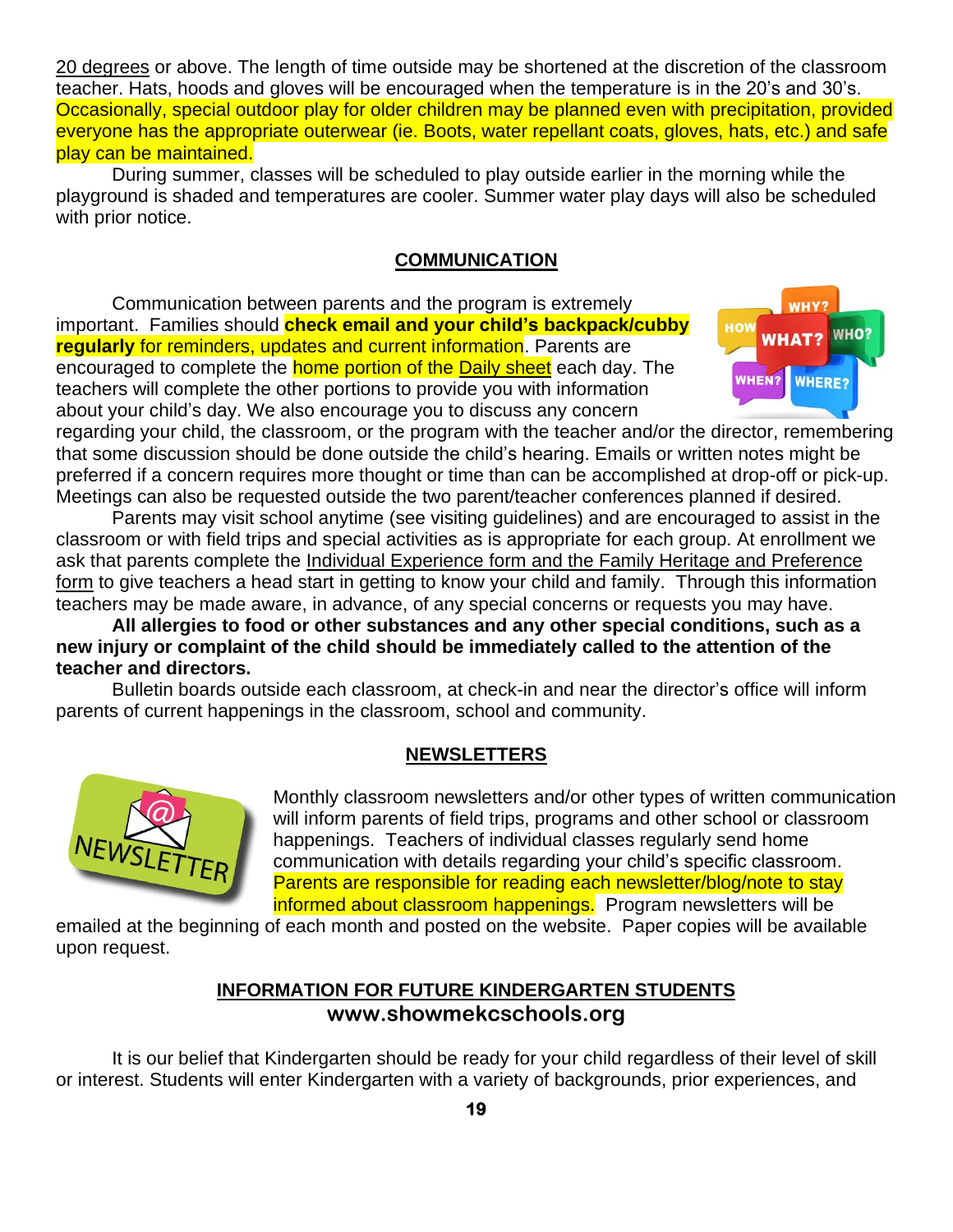skills and none of those will guarantee success or should predict failure. However, there are things that you can do at home and experiences that we will be providing your child that will help them acquire new skills, develop creativity, cultivate an enthusiasm to explore and build a love of learning. The teachers in the preschool age classes will be sharing information that will help make the transition from Preschool to Kindergarten as seamless as possible.

It is never too early to begin searching for an appropriate Kindergarten for your child. Because there are so many elementary choices in the area for our students it would be impossible for us to provide all the details on every option available. We suggest that the families of our older students begin researching these choices early as some schools have prerequisites that must be met for enrollment. We will be happy to assist you when possible. We will, however, decline from making recommendations. We suggest an on-line search and/or connecting with other families where you live as your initial step in discovering all the Kindergarten possibilities. We will also pass on information regarding elementary options as it becomes available. Show Me KC Schools (website listed above) is a nonprofit organization that helps families make well-informed decisions about their children's education by providing vital information about district, charter, faith-based, and independent-private school options in Kansas City. The idea for Show Me KC Schools grew from a group of parents with school-aged children who were committed to living in Kansas City, Missouri and eager to find the right education for their children. Today Show Me KC Schools provides information and access to over 90 schools through this website, (complete with comparison tools and virtual tours), the City School Fair, school tours, parent workshops and one-on-one support.

#### **PARENT INVOLVEMENT**

Parents / Grandparents / Relatives are strongly encouraged to participate in Central Early Childhood Center and Central United Methodist church. You all are a vital part of the Central Community. The following are some, but not all, of the opportunities to become involved and make connections with other families that we will provide during the year:

- Attend orientation sessions
- Provide snacks for the classroom
- Attend and help with family events
- Attend parenting workshops
- Chaperone and be a driver for field trips (preschool only)
- Volunteer to share an interest or skill in the classroom.
- Attend and/or volunteer for church activities.
- Help with holiday happenings
- Help with fundraisers
- Serve on the Child and Family Advisory Board
- Attend parent / teacher conferences
- Complete family surveys
- Do occasional playground maintenance
- Help repair/assemble equipment
- Be a classroom substitute (if qualified).

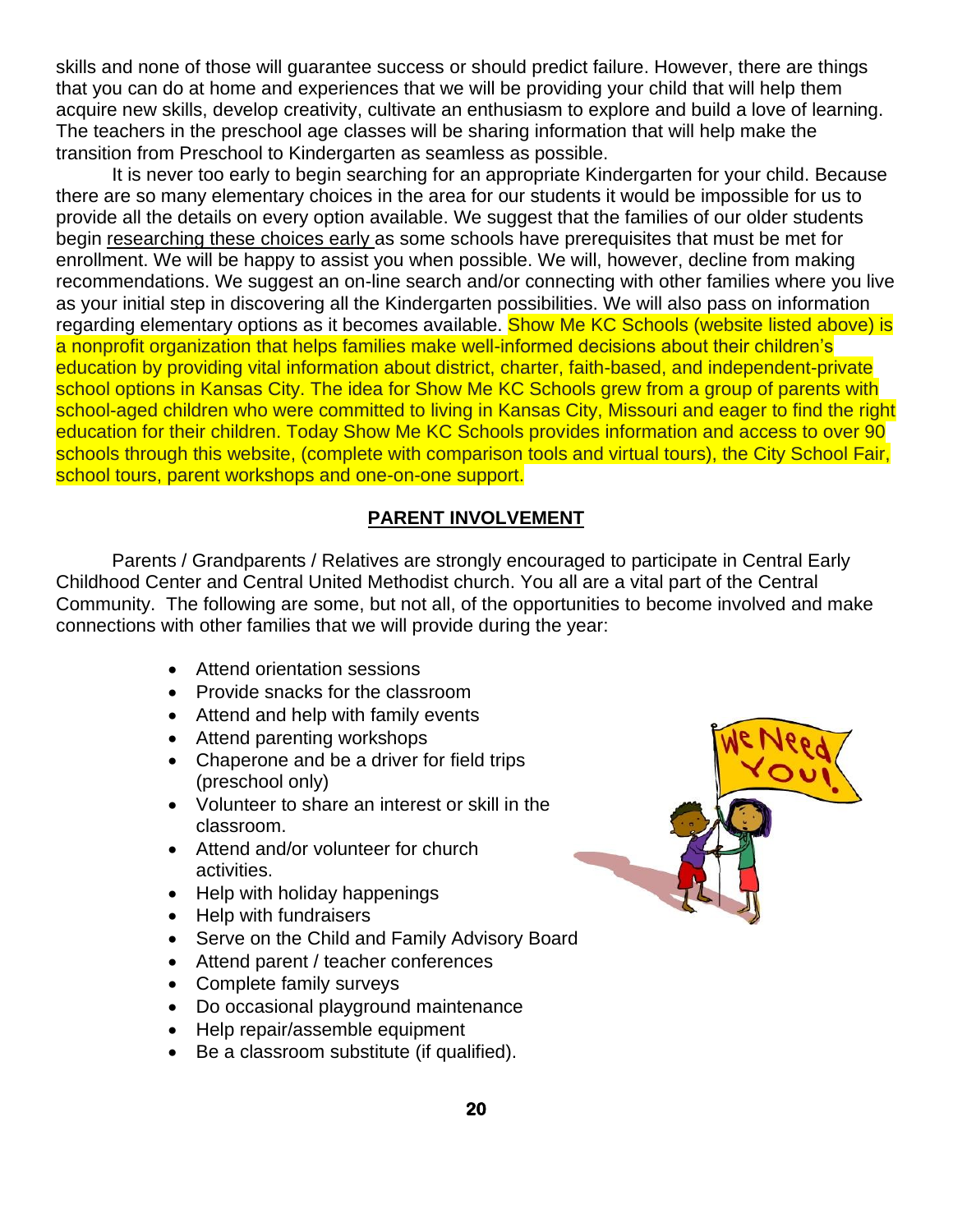#### **Visiting/observing in classrooms:**

Parents are welcome at any time. If you wish to visit inside your child's classroom for a longer time or do a more formal observation, we require that you speak with a director prior to scheduling this with your classroom teacher. During your visit we ask that you interact only with your own child in order not to disrupt or alter the experience of another child. We will limit the time and number of visits to classrooms to preserve the privacy and maintain a consistent and comfortable experience for all the children in a classroom. The classroom is not an appropriate place to schedule custodial or visits from relatives or friends.

#### **PROGRAM EVALUATIONS**

Families may be asked to respond to an annual **Family Survey** covering such topics as parent/teacher communication, your early childhood needs, expectations and satisfaction, policies and procedures, children's progress and learning, community awareness, parental involvement and program effectiveness. During some years the CFAB parent representatives have hosted parent events to gather feedback from families. These are your opportunities to participate in a **program evaluation.** Please respond quickly and honestly to any questions. Please refer to this handbook to help you answer questions if needed/prompted. YOUR ideas and observations are important to us in helping to make Central Early Childhood Center the best it can be. We also welcome comments/suggestions from parents at any time during the year. **Results of surveys will be shared with you in writing once results are tabulated.**

# **GRIEVANCE PROCEDURE**



If parents have a complaint or concern, they should first take the issue to the staff member it most directly involves (i.e. take a classroom issue to the teacher, and take an administrative issue to a director). If there is no satisfaction in settling a classroom issue with the teacher, a parent should seek out a director. If there is still no satisfaction, the matter may be taken before the Senior Pastor followed by the Child and Family Advisory Board for resolution. The Chair person

may be contacted through the Central Church Office or the CECC office. In the event of an urgent situation, a parent may contact the Church Office for assistance: 816-753-1844. We expect any grievance to be handled confidentially, in a calm, respectful manner with appropriate language on behalf of all parties involved. Anyone who feels he/she cannot remain calm should choose to take some time before engaging in a discussion or may choose contact by phone or email. Children need the adults in their lives to model problem solving in a friendly, calm, and positive manner.

#### **SUBSTITUTE TEACHERS AND PARENT HELPERS**

We are always interested in having parents participate in the center, either as paid substitute teachers (if qualified) or periodic volunteer helpers in the classroom or other areas. We will provide orientation and training. Contact a director for more information.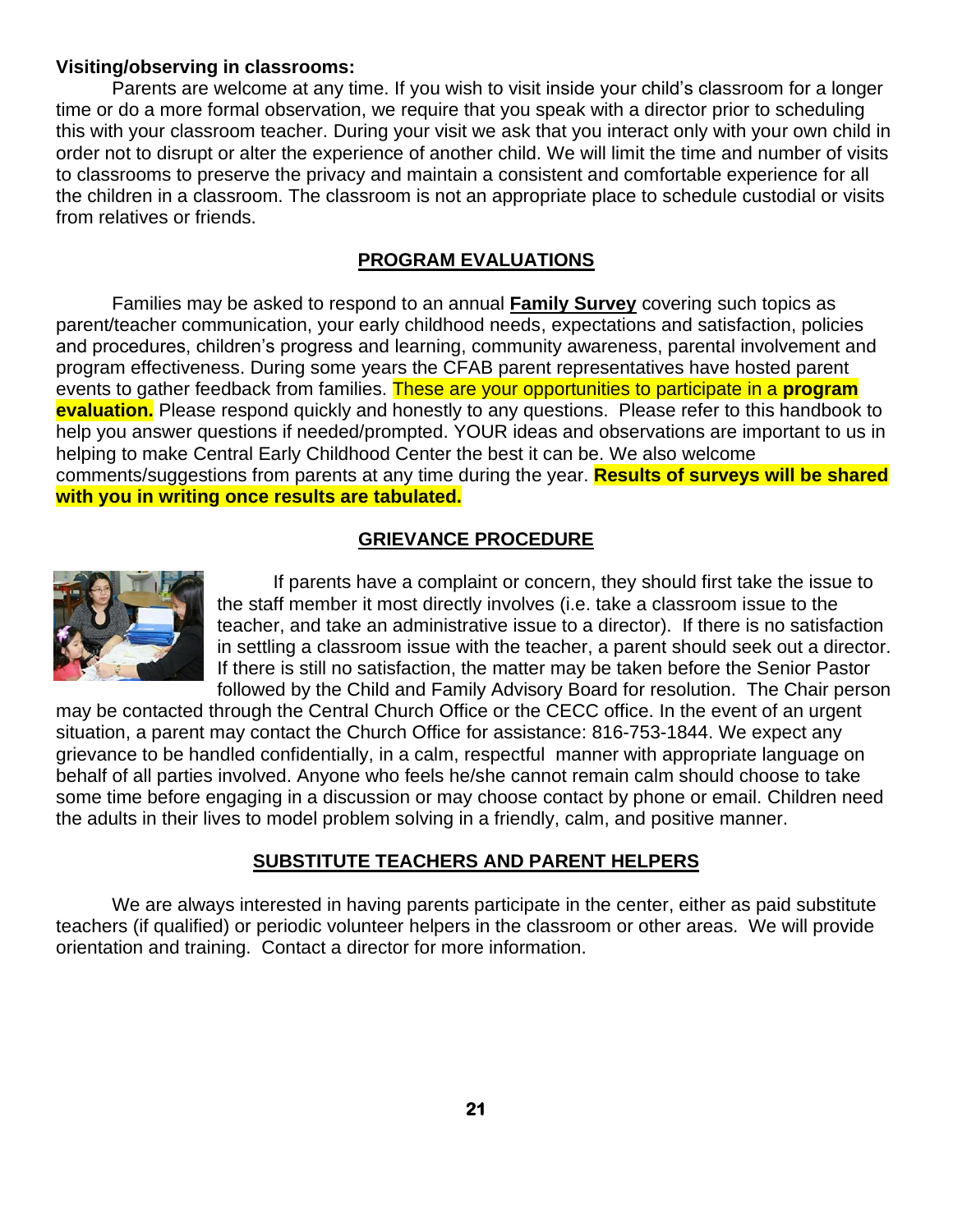#### **SPECIAL PROGRAMS (some are not annual)**

#### *Fundraisers*



Parents and staff work together on occasional fund raising projects to help fund program improvement efforts. Past projects have included silent auction and dinner, Sand drive, Tree House improvement and garage sale.

#### *Special Visitors*

At various times throughout the year, outside speakers come to share their expertise with the children, for example; police officers, fire fighters, ambulance workers and other health professionals, Santa, puppeteers, in addition to family members who volunteer to share information about their jobs or other special gifts/talents with students.

#### *Pictures*

A professional photographer will take individual photographs once per school year. These will be available for optional purchase by parents.

#### *Screenings*

The program will schedule on-site developmental screenings for your child as they become available to us. We encourage families to become involved with their local Parents As Teachers program if available. This program provides parents with information, support and screenings in both individual and group settings to help their child get a great start. We encourage you to schedule regular visits for your child with a health professional and discuss any concerns you may have regarding your child's development.

#### *Field Trips*

Preschool age children may take field trips during the school year. Permission to participate is given with enrollment. Parents will always be notified in advance of an outing. Transportation will be provided by volunteer families. In cars, children use their own car seats or booster seat, as required by Missouri seat belt laws. Parents who wish to drive must complete a field trip driving pool form and provide a copy of their driver's license and proof of insurance. On all outings, adequate supervision is always provided and **parents should plan to help** with at least one field trip during the year.



#### **LUNCH**

Each child will bring his or her own lunch and beverage (water will be offered if nothing else is included in the lunch). All containers should be clearly marked with the child's name. Small soft sided insulated lunch bags are best. Please do not send hard sided coolers or large lunch boxes, as they do not fit in our refrigerators. Paper bags may be easily crushed. NO GLASS CONTAINERS for safety. Non-spill sippy cups are a good idea for any age child. Please send any beverage in a tightly closed no-spill container! To protect the environment, we encourage reusable lunch containers. Also, keep in mind we encourage as much independence as possible for the children, so please send foods and containers that are manageable for your child **including needed spoons/forks**.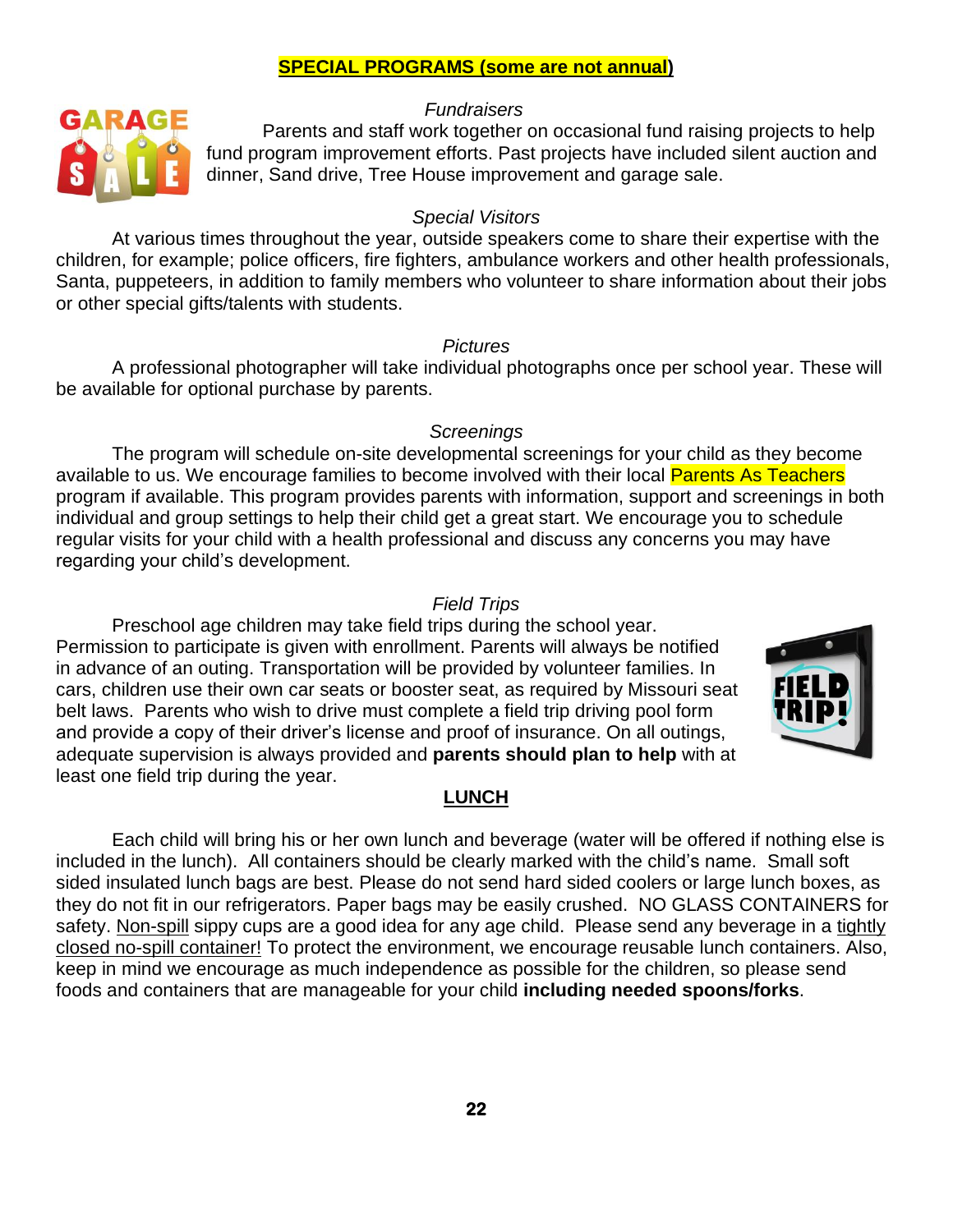It is recommended that parents send primarily healthy foods in their child's lunch. Please no candy or soda. Teachers in CECC will never withhold food from a child, however **Accreditation guidelines require that staff do not offer children younger than 4 years these foods: hotdogs (any form), whole grapes,** \***nuts; popcorn; raw peas and hard pretzels; or chunks of raw carrots or meat that can be swallowed whole ."** If you include it in the lunch, it means that the teachers are "offering" that food. If sweets/desserts are sent, teachers will encourage children to save them until the end of the meal. When possible, untouched food will be sent home in your child's lunchbox so that parents will know which foods were offered and consumed during the day.

#### **SNACKS**

Parents will be asked to provide healthy snacks on a rotating basis for your child's class (not infants). Your teacher will have a sign-up sheet for you. **Please note: we are required by the Missouri Department of Health to serve only pre-packaged, "store-bought" or "bakery-bought" snacks or whole fruits. Accreditation guidelines require that food brought from home for sharing among children must be "either whole fruits or commercially prepared in factory sealed containers. Shared snacks for children younger than 4 years may not include: hotdogs (any form), nuts; popcorn; raw peas and hard pretzels; or chunks of raw carrots."** Teachers will thoroughly wash all fruits and vegetables sent for sharing prior to serving them to children.

Families will be informed of any food allergies specific to your child's classroom and are required to abide by any restrictions both for shared foods and individual lunches.

No chewing gum ever, please.

#### **FOOD FOR INFANTS AND BREAST FEEDING**

Families of infants will provide liquid and solid food according to the current Accreditation standards and Missouri Health Department guidelines. This information will be provided along with a "Foods for Infants" form to complete regarding the child's eating schedule and habits. Mothers are welcomed and encouraged to breast feed infants during the school day if able. The program will provide space for mother and child during this very special time so that everyone is comfortable. *All liquids and solids should be introduced by families at home prior to sending to school to assure no allergic reactions* (3/2021).

#### **SLEEPING AND NAPPING POLICY**

BACK TO BED-all children are placed on their backs when an adult puts them in a crib or on a



cot. During the core hours of the day 9:30 a.m. – 2:00 p.m., older children do not typically have a "scheduled" nap time. Infants may sleep in a crib, located in the classroom for easy supervision, whenever they become tired. Teachers will assure that sides of cribs are up and locked. Crib mattresses are sanitized with the 3-step process after each use. Infants younger than 12 months will not have pillows, quilts, comforters, sheepskins, stuffed toys, or other soft items in their

cribs. Blankets are not allowed in cribs or rest equipment for infants younger than 12 months. (10/2015) Swaddling is not recommended. (4/2015) Children 12 months and older (with parent's written consent given at enrollment) may sleep on a cot. Cots are sanitized with the 3-step process after each use. Crib or cot sheets are used by the same child daily and are removed and laundered weekly or more often if soiled. Parents must provide and launder cot sheets and any other bedding for their child. See Supplies. Students attending at their nap time will sleep in a crib or cot. Nonnappers may stay up and play after a minimum of 30 minutes of 'quiet time' on a cot.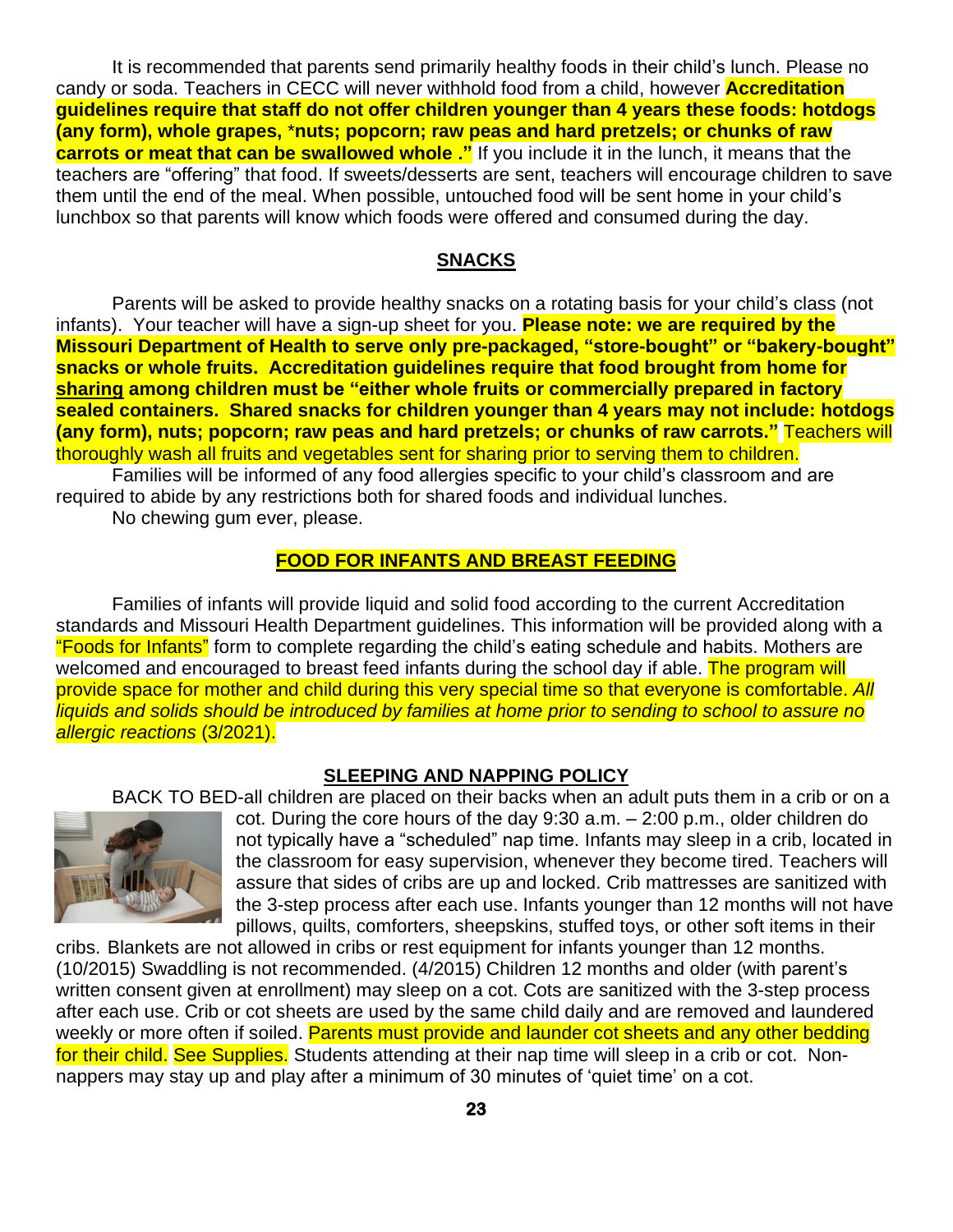# **SIDS POLICY AND PROCEDURE**

To help reduce the risk of Sudden Infant Death Syndrome (SIDS), infants, unless ordered by their physician, are placed on their backs to sleep on a firm surface manufactured for the use of sleeping infants. Equipment must meet the standards of the US Consumer Product Safety Commission. Infants younger than 12 months will not have pillows, quilts, comforters, sheepskins, stuffed toys, or other soft items in their cribs. Blankets are not allowed in cribs or rest equipment for infants younger than 12 months. (10/2015) Swaddling is not recommended. (4/2015) Pacifiers without attached toys/material will be allowed in cribs. The infant's head will be left uncovered during sleep. After being placed for sleep on their backs, infants may then be allowed to assume any comfortable sleeping position when they can easily turn themselves from the back position. Parents are given information regarding SIDS and preventative measures they can use at home. When infants can safely roll over this information is posted in an easily visible place near/on their crib.

# **TOILET LEARNING**



Children may use cloth or disposable diapers or pull-ups. Prior to beginning toilet training please discuss with your teachers and keep the communication lines open during this important time in your child's life. We want to support the successes that begin at home. When you are in the process of toilet training, please assure that your child is consistently and independently using the toilet at home before sending your child to school in underwear. This means awareness of the need to go, the language to

tell an adult, and the ability to handle all bathroom issues by themselves such as managing clothes, wiping and washing hands. We will support toilet learning after training has begun at home. Please dress your child in clothing they can manage on their own (elastic waist or loose fit pants/shorts work well). As many accidents are likely to occur during the learning process, several changes of clothes should be supplied and replenished as needed.

#### **CLOTHING**

**For all children, please send a weather appropriate change of clothes, including socks, and clearly mark all items with your child's full name.** Please remember to include mittens/gloves/hats and warm coats for cooler weather. There may be times when boots are also



appropriate. We will attempt to go outside almost every day!! **Getting messy means children are engaged in the learning process**, so plan to send your child in clothes which can be easily washed!! There are many times when your child WILL get dirty/messy at school. Even our oldest children may have the occasional accident or spill or get extra messy/dirty in normal play which could require a change of clothes. Children should wear practical, comfortable clothing

to school that they can zip, button and snap on their own when developmentally able. Jeans protect legs and are warm and durable. Elastic waist pants are especially helpful at bathroom time. Please discourage children from wearing sandals, crocs, dress shoes, or cowboy boots. These are very difficult to run and climb in safely. Closed toe shoes with non-skid soles are much safer for outdoor play, plus children do not get uncomfortable wood chips in their shoes.

If your child is not toilet trained, please bring at least 6-10 diapers daily and multiple changes of clothing (with waterproof diaper covers, and a plastic bag if cloth). Cloth diapers must not require pins.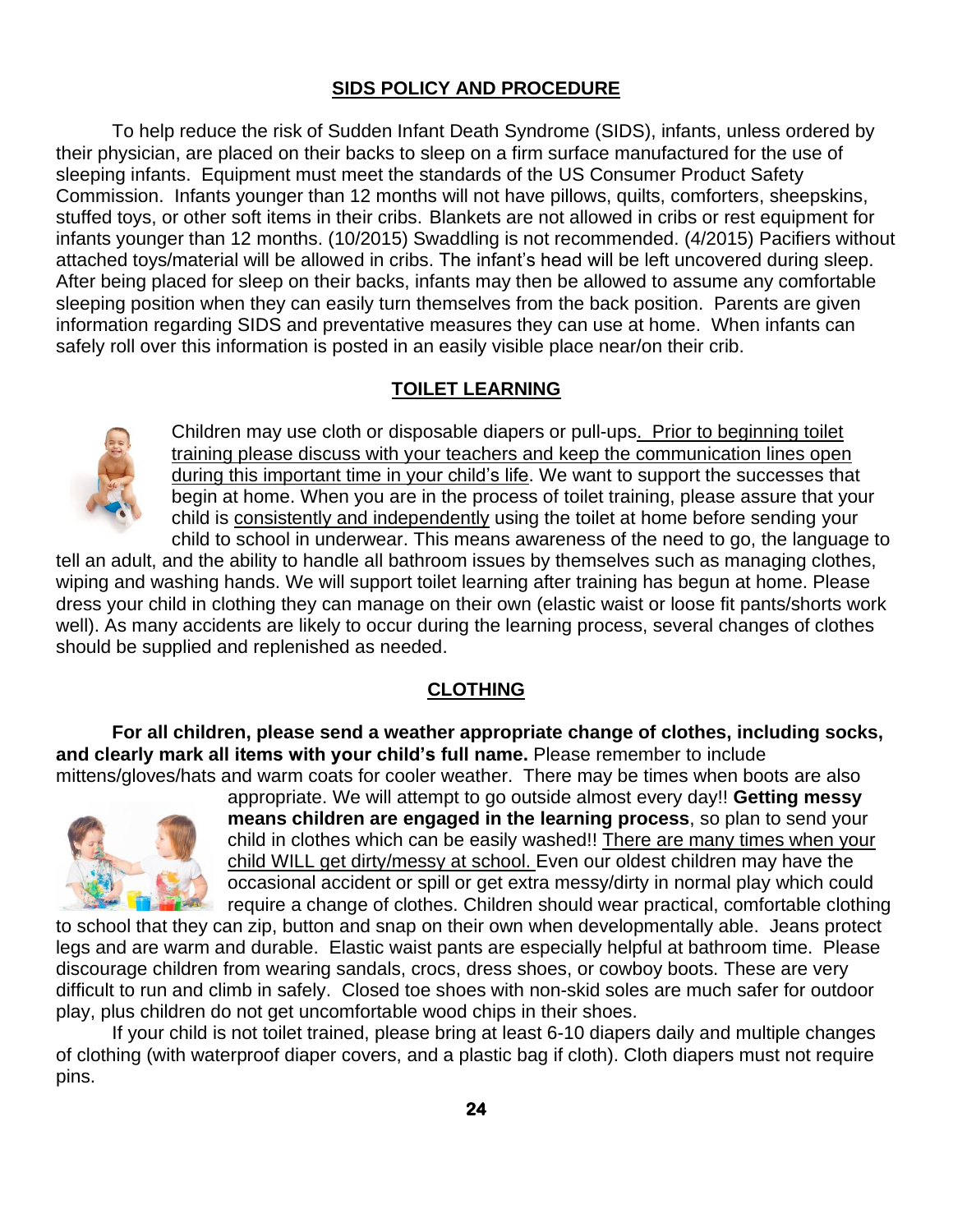# **HAND WASHING**

Parents are required to have their children's hands washed shortly before or upon entering the classroom in the mornings. Wipes may be used with infants (3/2021). This helps to keep everyone healthy and develops good habits for your child. During the class day, we encourage / teach hand washing before food handling, eating, sensory activities (such as play dough and water play), and after toileting, diapering, nose wiping, etc.



# **ABUSE REPORTING POLICY**

Reporting abuse is a serious matter and is handled with the safety and welfare of the child as the most important issue. Our staff is trained to observe the signs of abuse and neglect through online Safe Gatherings training as required by the United Methodist Conference. Child care providers are mandated by the state to report cases of suspected abuse and neglect. If a staff member were to suspect abuse or neglect, they would take immediate action.

We take the allegation of abuse by a staff member very seriously. Careful procedures have been formulated in case this issue would need to be addressed. Upon hiring, our staff members are carefully selected and screened through state and national registries for abuse reports.

# **CHILD GUIDANCE/ DISCIPLINE POLICY**

Guiding the behavior of children, fostering good human relationships and building healthy personalities are important tasks for early childhood care and education professionals. The goal is for children to become self-regulated. This can be accomplished by talking through situations with the children and setting necessary limits.

CECC follows the system of Conscious Discipline, designed by Dr. Becky Bailey, which is based on current brain research, child development information, and developmentally appropriate practices. It is designed specifically to make changes in the lives of adults first (parents and teachers), who in turn change the lives of children. As adults begin to change their attitudes and behaviors, so will the children in their care.

The "Seven Basic Skills of Discipline" which comprise the core of Conscious Discipline are: Composure, Encouragement, Assertiveness, Choices, Positive Intent, Empathy and Consequences. These are threaded through each interaction and each day at CECC. For further information, go to the web site at: [www.consciousdiscipline.com](http://www.consciousdiscipline.com/)

| The classroom behavioral expectations are simple and straightforward: |                                |  |
|-----------------------------------------------------------------------|--------------------------------|--|
|                                                                       | 1. Walk inside the building.   |  |
|                                                                       | 2. Use an indoor voice.        |  |
|                                                                       | 3. Use kind words and actions. |  |

The teacher's first response to a child who is having difficulty following school rules will be verbal reminders of what is appropriate behavior for a particular time and place. Re-direction to a new activity will also be a part of this process, if necessary. In the event that the child becomes violent toward another person, or the behavior has become extreme, the child may be asked to separate him/herself from the group until he or she can control the behavior and rejoin the activity. In the rare case of flagrant or continued recurring disregard for policies and behavioral expectations which cause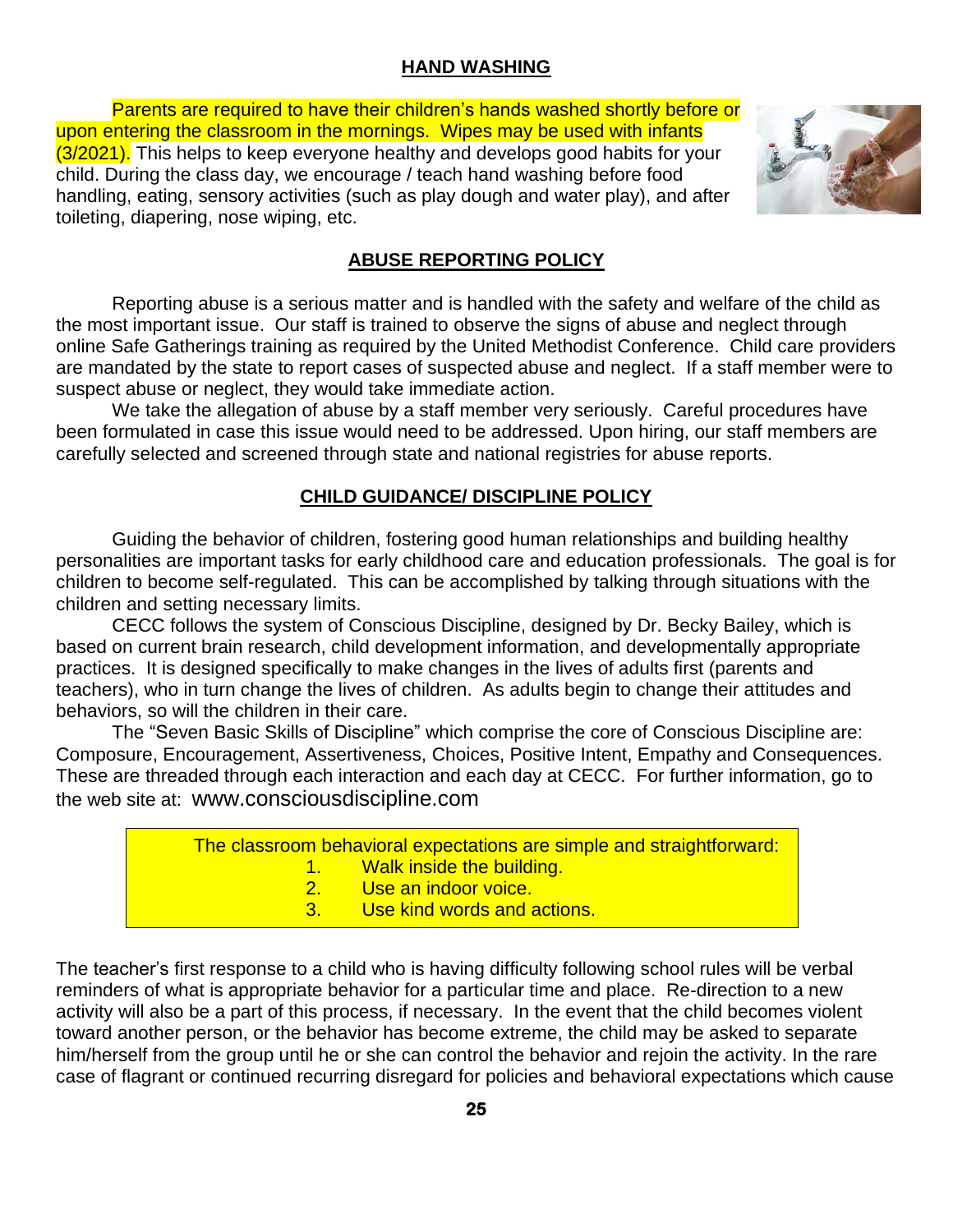unsafe situations, Central Early Childhood Center reserves the right to ask the family to find another program that better serves the needs of their child and family.

#### **DONATIONS**

 Central Early Childhood Center is always grateful to receive donations of healthy snacks, dolls, educational games (non-electronic), children's books, paper, office or art supplies, infant equipment, costume jewelry, dress up clothes, shoes, purses and plastic grocery bags. We also sometimes need extra children's clothing for accidents/spills. Before you throw away anything interesting and in good shape, please check with us. Remember children love to explore with "real" items. Please limit donations to clean items in good repair. Thanks to our families at this time we have a huge supply of recyclables and limited storage. Unless a classroom asks for a specific recyclable item to be put to immediate use we would decline those donations.

# **BIRTHDAYS**



Birthdays are special at Central ECC. It is fun for the children to bring a **simple** snack (such as cookies) to share with the class. Please try to keep treats and celebrations simple. Sorry, no home-baked goodies. **Accreditation guidelines require that food brought from home for sharing among children must be "commercially prepared in factory sealed containers."** Decorated napkins are fun to have, but please don't bring fancy favors, decorations and NO BALLOONS as these may cause injury or become a classroom distraction. Please discuss with the teacher in advance

if you plan to bring in something special for a birthday**. Please do not plan to have your child's birthday "party" at school**. To assure no hurt feelings we will only distribute party invitations on your behalf if you are inviting all children enrolled in your child's class.

#### **RELIGION**

Children at CECC will be surrounded with God's love and grace in a warm and caring Christian environment. There is a general moral atmosphere as we model and teach that we should all be good to one another, because God made us all. We take care of all God's creations, big and small. We may pray to God and Jesus at snack and lunch times. We read Bible stories occasionally. At Christmas time we stress the importance of the story of the birth of Jesus. ECC families will be invited and encouraged to attend and become involved in Central Church events.

#### **EMERGENCY PLANS**



The Missouri Department of Health and Kansas City Fire Marshall inspect CECC annually. Emergency drills are practiced regularly to ensure the safety of the children. In the event of an emergency requiring us to leave the building and evacuate the area, CECC has made a special agreement with Second Presbyterian Church at 55<sup>th</sup> and Oak Street and/or UMKC law school. If either program suffers a catastrophic event for which we need temporary housing, we

will walk to the neighboring church or across Oak Street, contact parents immediately, and wait in safety and comfort for parents to come.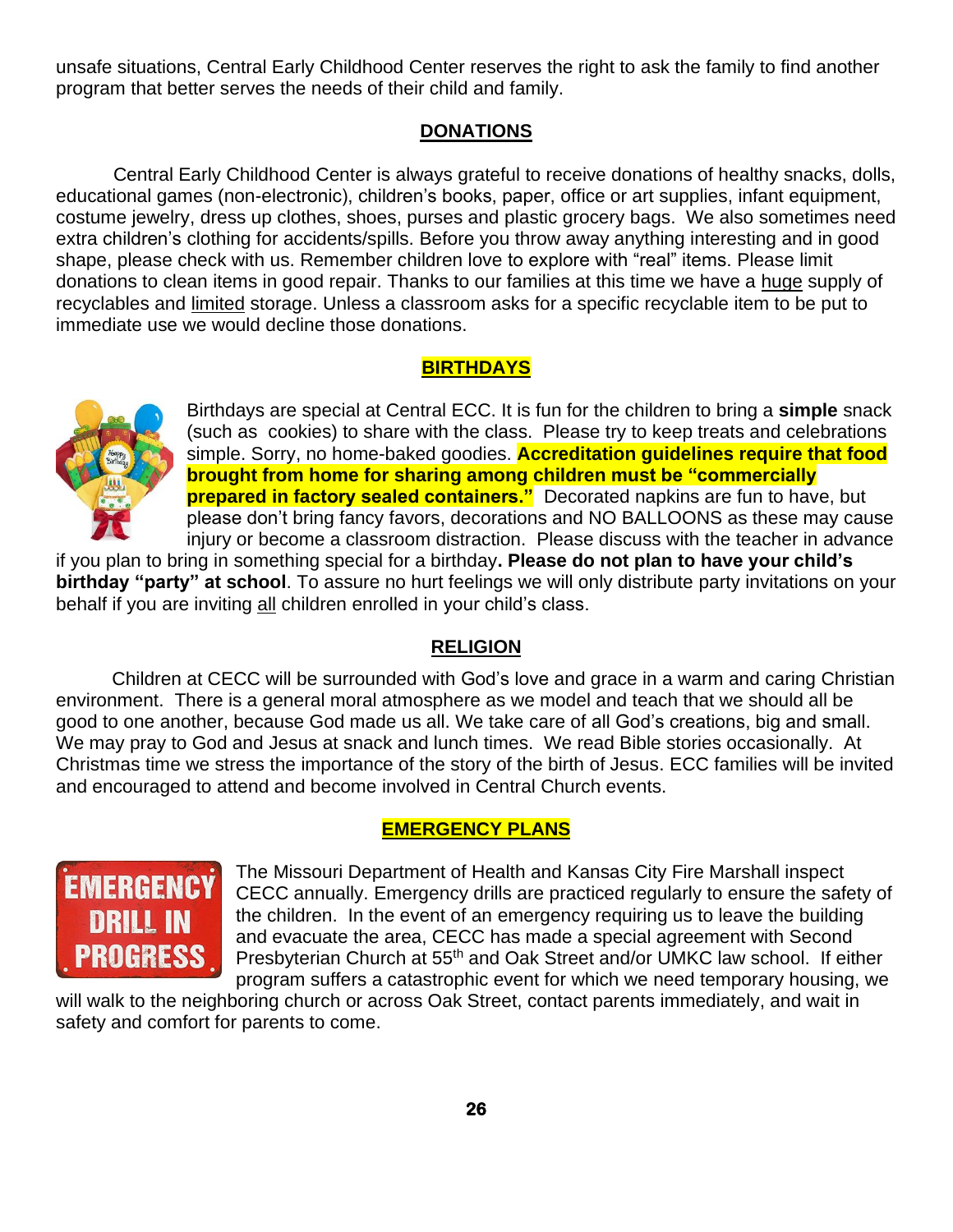# **SECURITY**

All outside doors of the church are locked. Doorbells with cameras are used to gain entry on the East (Oak Street) into the early childhood center or the West (Brookside Blvd) into the Central Church reception and administrative offices. CECC families are asked to use the East (Oak Street) facing entrance to enter the Early Childhood Center. Parents are cautioned to only allow known persons to enter the building as they arrive or depart. If you are unsure, please contact a director immediately. Teachers will supervise children according to NAEYC guidelines at all times and we require that families do the same while on property. Children will only be released to parents or other authorized adults.

# **WEAPONS POLICY**

Because CECC strives to provide an environment of non-violence, we do not allow weapons of any kind on the premises. Even "created" weapons, such as Duplo blocks made into a gun, or a finger pointed at a person are discouraged if these objects or gestures intend to inflict harm or symbolize hurting another individual. Please help your child understand why weapons or violent toys should not be brought to school.

# **SUPERHERO PLAY**



Because we believe that dramatic play promotes imagination, cognitive development, and social interaction (among other positive benefits), superhero play is allowed as long as it does not become aggressive or hurtful play. Superhero play allows a child to fantasize about being the strongest, fastest or most powerful person in the world! Children are often powerless in many of their life decisions. This imaginative play can help children make sense of their lives in a safe way.

#### **PETS**

Pets or visiting animals must appear to be in good health and have documentation from a veterinarian or animal shelter to show the animal is fully immunized (if the animal should be so protected) and that show the animal is suitable for contact with children. Animals will not be allowed into the center unless prior arrangements with teachers and directors are made. Please leave family pets at home during drop-off and pick-up. **Pets are not allowed on the playground**.

#### **SMOKING AND FIREARMS POLICY**

Smoking is never permitted in the building, on or near outdoor play areas, or in the sight of children. Firearms are not permitted on the premises with the exception of law enforcement officers.

#### **NON-DISCRIMINATION POLICY**

CECC believes in the worth of every individual and does not discriminate on the basis of race, color, gender, sexual orientation, national or ethnic origin. EOE